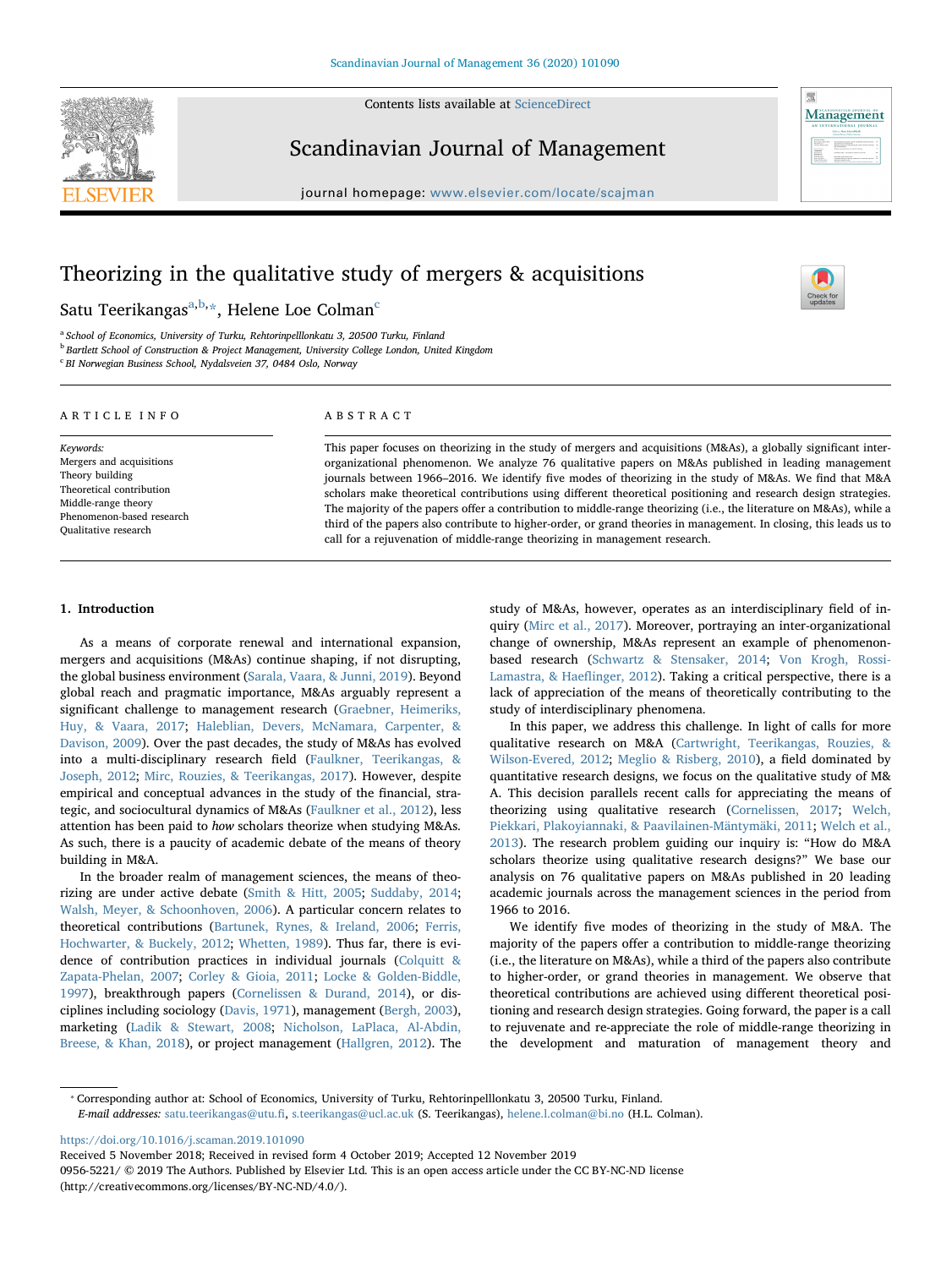phenomenon-based research in particular. Such middle-range theorizing efforts can be expected to accumulate and develop toward higher-level theories also bearing practical relevance.

The paper is structured as follows. The literature review section first offers an overview of the literature on theoretical contributions. We then introduce a continuum of theoretical contributions from practicebased, middle-range to grand theory contributions. Thereafter, we discuss the interplay of theory and method in theory building. A conceptual framework and focused objectives guiding the empirical inquiry end this section. The second section presents the studied sample and analysis process. Third, we present the findings. Finally, we discuss the implications of the study and set a research agenda going forward.

# 2. Literature review

## 2.1. Theoretical contributions

The introduction, development, extension, and falsification of theory is at the heart of the scientific pursuit ([Cornelissen & Durand,](#page-13-6) [2014;](#page-13-6) [Smith & Hitt, 2005\)](#page-14-2): theory matters [\(Colquitt & Zapata-Phelan,](#page-13-4) [2007;](#page-13-4) [Shepherd & Suddaby, 2017\)](#page-14-9). Yet, there is ongoing disappointment about the role of theory in management ([Suddaby, 2014](#page-15-0)). Scholars have called for rejuvenating and modernizing management theorizing ([Feldman, 2000](#page-13-11); [Scott & Davis, 2007](#page-14-10); [Tsoukas & Chia, 2002](#page-15-6); [Walsh et al., 2006](#page-15-1)). What makes theorizing in management sciences challenging is that there is little coherence as to what "theory" is ([Bacharach, 1989;](#page-12-1) [Ferris et al., 2012](#page-13-3); [Shepherd & Suddaby, 2017](#page-14-9); [Sutton & Staw, 1995](#page-15-7); [Van Maanen, Sorensen, & Mitchell, 2007\)](#page-15-8). In this paper, we adopt [Gioia and Pitre](#page-13-12)'s (1990) definition of theory as "a statement of concepts and their interrelationships that shows how and/or why a phenomenon occurs."

The question of "what" constitutes a theoretical contribution ([Bartunek et al., 2006](#page-12-0); [Corley & Gioia, 2011;](#page-13-5) Kilduff[, 2006](#page-14-11); [Whetten,](#page-15-2) [1989\)](#page-15-2) is central to theorizing, yet equally keeps confusing researchers ([Ferris et al., 2012\)](#page-13-3). Notwithstanding, there is little explicit agreement on what constitutes a theoretical contribution ([Colquitt & Zapata-](#page-13-4)[Phelan, 2007](#page-13-4)). Several editorials have sought to shed light on the matter. As an editor in the Academy of Management Journal, [Bergh](#page-13-8) [\(2003\)](#page-13-8) judges a contribution in terms of whether it is valuable, imitable, and rare. Using editorial statements from the Academy of Management Journal and the Academy of Management Review, [Corley and](#page-13-5) [Gioia \(2011\)](#page-13-5) develop a typology of theoretical contributions as to a paper's incremental vs. revelatory originality and practical vs. scientific utility. Based on the views of editors across marketing journals, [Ladik](#page-14-4) [and Stewart \(2008\)](#page-14-4) offer an eight-step contribution continuum starting with whether a paper offers a replication to whether a paper develops a new theory.

Paralleling editorial statements, a body of knowledge reviewing the empirical practice of contributing has emerged. Davis' [\(1971\)](#page-13-7) seminal review of sociology classics concludes that impactful papers are 'interesting' when they contradict readers' assumptions. Reviewing papers published in the Academy of Management Journal from 1956 to 2007, [Colquitt and Zapata-Phelan \(2007\)](#page-13-4) in turn develop a typology of theoretical contributions with respect to whether papers test vs. build theory. Based on a review of 24 theoretical breakthroughs in management studies, [Cornelissen and Durand \(2014\)](#page-13-6) offer a typology of new theory development consisting of theory building, theory expansion, and qualifying theory. Reviewing the existing literature, [Nicholson](#page-14-5) [et al. \(2018\)](#page-14-5) develop a typology of theoretical contribution types with respect to incremental, revelatory, replicatory, and consolidatory contributions. Paralleling an interest in contribution types, based on a review of qualitative papers published in the Academy of Management Journal and Administrative Science Quarterly from 1976 to 1996, [Locke](#page-14-3) [and Golden-Biddle \(1997\)](#page-14-3) develop a grounded theory portraying how organization theorists textually construct opportunities for contribution.

Taking a critical perspective, though, we observe that authors reviewing the practice of contributing have focused on reviewing papers published in one journal [\(Colquitt & Zapata-Phelan, 2007\)](#page-13-4), in two journals [\(Locke & Golden-Biddle, 1997\)](#page-14-3), in a discipline including sociology ([Davis, 1971\)](#page-13-7), management [\(Bergh, 2003](#page-13-8)), marketing [\(Ladik &](#page-14-4) [Stewart, 2008](#page-14-4); [Nicholson et al., 2018](#page-14-5)), project management ([Hallgren,](#page-14-6) [2012\)](#page-14-6), in editorials ([Corley & Gioia, 2011](#page-13-5)), or in breakthrough papers ([Cornelissen & Durand, 2014](#page-13-6)). Yet, management research often studies phenomena that are close to real-world practice (Schwartz [& Stensaker,](#page-14-7) [2014\)](#page-14-7). Many such phenomena cannot be limited to publications in a journal or within a discipline ([Mirc et al., 2017](#page-14-1)). Despite calls for phenomenon-based research ([Mathieu, 2016](#page-14-12); [Schwartz & Stensaker,](#page-14-7) [2014\)](#page-14-7), there is a lack of appreciation for the means of theorizing in the study of contemporary phenomena. In this paper, we extend the debate on theoretical contributions by focusing on a contemporary, relevant, interdisciplinary phenomenon that is close to practice: mergers and acquisitions.

#### 2.2. A continuum of theoretical contribution types

Delineating theoretical contributions is particularly challenging in management, an academic field that borrows from other disciplines while being close to practice ([Corley & Gioia, 2011\)](#page-13-5). 'Theory' can thus refer to several levels of theorizing. In this section, we discuss theoretical contributions on a continuum from practice-based, middle-range, to grand theory. In so doing, we return to the classic divide between grand and middle-range theory that marks the social sciences while accounting for research to bear practical relevance ([Sandberg &](#page-14-13) [Tsoukas, 2011](#page-14-13)). This contribution continuum is particularly relevant to phenomenon-based research, given that in the philosophy of science, phenomena occur in the middle ground between theory and data ([Bogen & Woodward, 1988\)](#page-13-13).

# 2.2.1. Practice-based theory

Theory is expected to be relevant to practice ([Peirce, 1958;](#page-14-14) [Van de](#page-15-9) [Ven, 1989\)](#page-15-9). Being an applied social science, the management discipline needs to make sense of its connection to practice [\(Corley & Gioia,](#page-13-5) [2011\)](#page-13-5). The importance of empirical material in the purpose of theory building ([Alvesson & Kärreman, 2007](#page-12-2)) needs to be recognized. This concern is visible when crafting one's contribution [\(Hallgren, 2012\)](#page-14-6), as authors need to balance between theoretical and practical contributions ([Nicholson et al., 2018](#page-14-5)).

Yet, the gap between theory and practice remains marked in management ([Ghoshal, 2005](#page-13-14); [Sandberg & Tsoukas, 2011\)](#page-14-13). There have been calls for research to engage with practice and real-world challenges ([Kieser & Leiner, 2009;](#page-14-15) [Rousseau, 2006](#page-14-16)). Critics claim that the bulk of management research is theory driven ([Ferris et al., 2012\)](#page-13-3). There have been calls for more pluralistic approaches to theory building [\(Delbridge](#page-13-15) [& Fiss, 2013\)](#page-13-15), be it phenomenon-based research [\(Mathieu, 2016](#page-14-12)), qualitative forms of theorizing [\(Byron & Thatcher, 2016;](#page-13-16) [Welch et al.,](#page-15-4) [2011\)](#page-15-4), practice-based theorizing [\(Sandberg & Tsoukas, 2011\)](#page-14-13), or impactful research [\(Alvesson & Sandberg, 2013;](#page-12-3) [George, 2016\)](#page-13-17). In order to appreciate how phenomenon-based researchers in the field of M&As craft theoretical contributions, the practice-based contribution is one of the three contribution types that we focus on in this paper.

## 2.2.2. Middle-range theory

The term "middle-range theorizing" was introduced by [Merton](#page-14-17) [\(1949\)](#page-14-17) in sociology to develop theories, bottom-up, reflecting the reality of the empirical world. This contrasted the then-prevailing approach in sociology of "armchair theorizing," broad-range, or grand theorizing [\(Boudon, 1991](#page-13-18)). Though the term middle-range theory was formally introduced into sociology by [Merton \(1949\),](#page-14-17) its conceptual origins span the history of Western intellectual thinking to the Greek philosophers. Over the centuries, authors including Plato, Bacon, Mill, and Marshall have made the case for 'middle axioms,' 'middle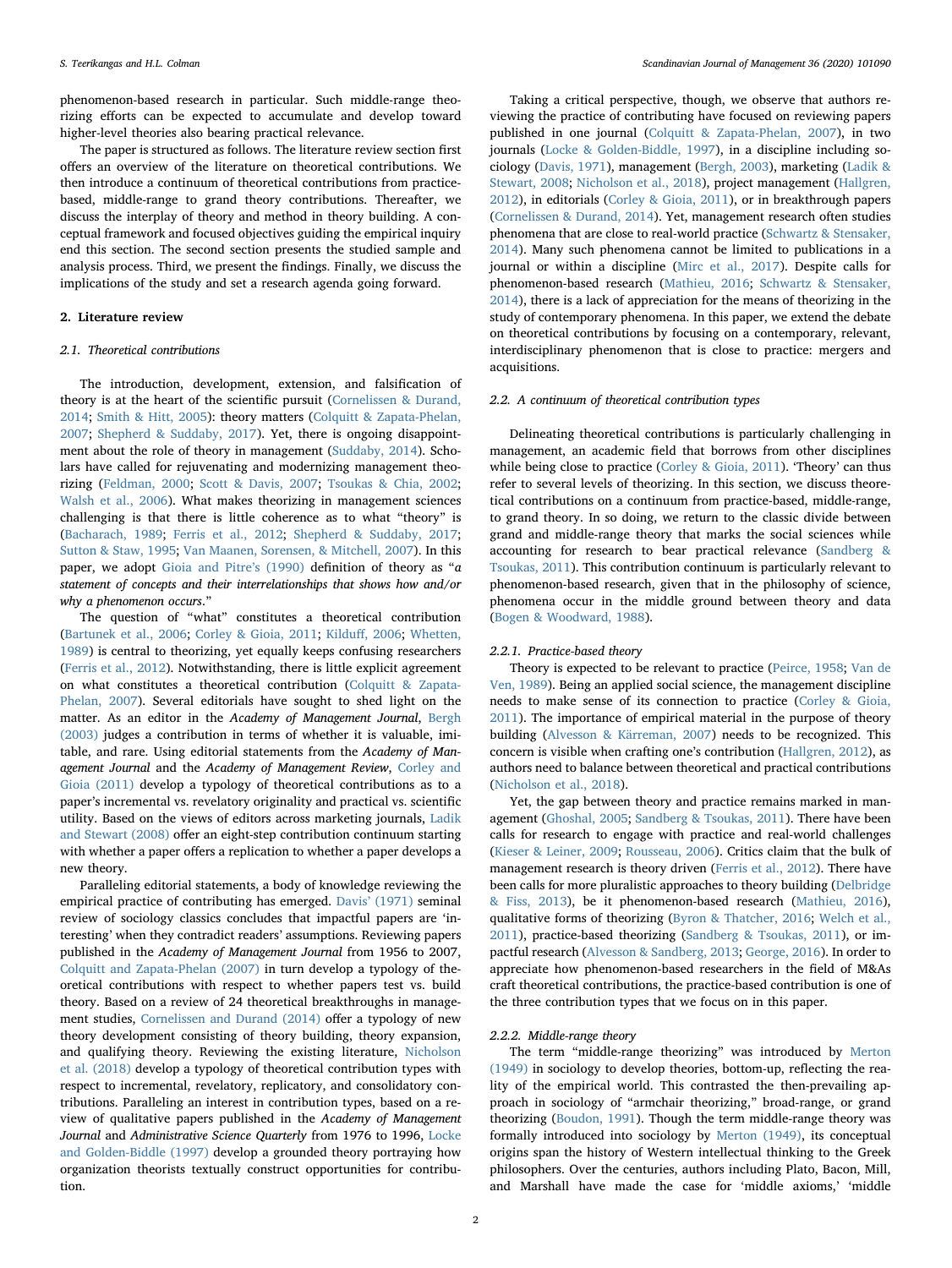principles,' 'limited theories,' and 'stepping stones in the middle distance' ([Morrow & Muchinsky, 1980: 34](#page-14-18)). In the mid-20th century, [Glaser and Strauss \(1967\),](#page-13-19) [Gouldner \(1970\)](#page-13-20), and [Mills \(1959\)](#page-14-19) joined Merton in critiquing abstract theorizing as a retreat from social action and practiced reality.

Middle-range theory building is positioned between full-blown theories that are applied to phenomena and empirical contexts ([Laughlin, 1995\)](#page-14-20). Middle-range theory aims at an intermediary level of explanation of a given phenomenon [\(Morrow & Muchinsky, 1980\)](#page-14-18): the theory developed is specific enough to understand the studied phenomenon, yet general enough to be incorporated into broader theoretical statements. All the while, beyond [Merton \(1949\),](#page-14-17) there is paucity of guidelines for developing middle-range theories. For example, [Zetterberg \(1966\)](#page-15-10) focuses on the logical structure of middle-range theory, [Morrow and Muchinsky \(1980\)](#page-14-18) discuss the assumptions for pursuing middle-range theorizing, and [Chau and Witcher \(2005\)](#page-13-21) propose longitudinal tracer studies as a middle-range approach involving practitioners. Whilst an advantage of middle-range theorizing is its engagement with practical problems ([Morrow & Muchinsky, 1980](#page-14-18)), middle-range theorizing can be critiqued for lowering ambition levels and resulting in atheoretical research [\(Bierstedt, 1960](#page-13-22)).

When is middle-range theory relevant? Until a discipline is mature enough, it ought not to aim for grand theories, but develop middlerange theories instead [\(Bourgeois, 1979](#page-13-23)). Merton made this claim for sociology in the 1950s; however, this concern is relevant for 21 st century management research ([Shepherd & Suddaby, 2017;](#page-14-9) [Suddaby,](#page-15-0) [2014\)](#page-15-0). What is more, [Merton \(1949\)](#page-14-17) did not consider middle-range theory as an end to itself. Instead, middle range theories mature, via iteration, toward grand theories. Middle-range theorizing thus implies that researchers periodically seek to integrate the prevailing middlerange theories into more general theories [\(Morrow & Muchinsky,](#page-14-18) [1980\)](#page-14-18).

All the while, in management, middle-range theory is in relative oblivion, though classics on theory building do bear credit to middlerange theory. For example, [Bacharach \(1989\)](#page-12-1) observed that management researchers interested in practice seek middle-range explanations of organizational phenomena. [Weick \(1989\)](#page-15-11), in turn, called for organizational research to move toward theories of the middle range. In his editorial in the Academy of Management Review, [Suddaby \(2014\)](#page-15-0) observed that occasionally, there are arguments to move from highly abstract theorizing toward middle-range theories [\(Pinder & Moore,](#page-14-21) [1980\)](#page-14-21). A recent example of middle-range theorizing is the study of hubris and greed in entrepreneurial contexts [\(Takacs Haynes, Hitt, &](#page-15-12) [Tochman Campbell, 2015](#page-15-12)). In order to appreciate how papers make theoretical contributions in phenomenon-based research, this is the second theoretical contribution type that we study in this paper.

#### 2.2.3. Grand theory

What is the level of theorizing aimed for? Ought academics focus on developing unifying, general theories – perhaps the one underlying theory – or focus on middle-range theories instead ([Pinder & Moore,](#page-14-21) [1980\)](#page-14-21)? The term grand theory was introduced in sociology [\(Mills,](#page-14-19) [1959\)](#page-14-19) referring to abstract, analytical theory building ([Skinner, 1985](#page-14-22)). In a historical perspective, the development of "grand" theories in the social sciences—sociology, anthropology, and psychology—began in the late 19th and early 20th centuries [\(Eriksen & Nielsen, 2001;](#page-13-24) [Ritzer,](#page-14-23) [2001\)](#page-14-23). More recently, it characterized the work of Talcott Parsons (1902–1979), who argued for the need for an interdisciplinary, unifying grand theory or integrated theoretical framework spanning the social sciences. Grand theory resurrected in sociology in the late 1970s to early 1980s through structuration theory ([Giddens, 1984\)](#page-13-25), the theory of communicative action ([Habermas, 1984](#page-13-26)), and systems theory ([Luhmann, 1995](#page-14-24)). The first objective of this paper is to analyze the types of theoretical contributions in the study of M&As on the continuum from practice-based, through middle-range, to grand theory contributions.

#### 2.3. Interplay of theory and method

There is an ongoing debate on the means of theorizing, or the "how" of theory building [\(Shepherd & Suddaby, 2017](#page-14-9); [Weick, 1995](#page-15-13)). Whereas the bulk of extant literature on theory building treats theory and method separately, recently, considering their interplay has been called for [\(Ferris et al., 2012](#page-13-3); [Van Maanen et al., 2007](#page-15-8)). Despite this interest, to the best of our knowledge, very few papers have actually examined how theoretical contributions are achieved using theory and method choices.

In the theory–method debate, the term 'theory' is defined in several ways. It mostly refers to theorizing [\(Ferris et al., 2012;](#page-13-3) [Van Maanen](#page-15-8) [et al., 2007\)](#page-15-8). Taking a closer look though, 'theory' can also refer to the outcome of theorizing (i.e., the theoretical contribution) ([Bartunek](#page-12-0) [et al., 2006](#page-12-0)), or the input to theorizing ([Edmondson & McManus, 2007](#page-13-27); [Shepherd & Suddaby, 2017\)](#page-14-9) (i.e., a paper's positioning into the extant body(ies) of knowledge). In this paper, we deconstruct 'theory' into two – referring both to a paper's theoretical contribution and its theoretical positioning.

Taking a critical stance, though, there is less attention on how researchers make use of theory—that is, prior literature— as an input to theorizing. For example, [Boxenbaum and Rouleau \(2011\)](#page-13-28) argue that theories are developed from empirical material, theoretical concepts, and metaphors. Based on a review of theory building in management, [Shepherd and Suddaby \(2017\)](#page-14-9) find that the tension between prior knowledge (or theoretical literature) and emerging knowledge (or empirical observation) is central in theorizing. [Edmondson and](#page-13-27) [McManus \(2007\)](#page-13-27) offer a contingency framework that connects previous literature on a topic to designing a new research project, particularly from a methods perspective. Despite these advances, there is little that we know on the means via which researchers make use of extant theory (or literature) in making theoretical contributions. The second objective of this paper is to analyze the theoretical positioning strategies used in the study of M&As and to appreciate how they connect with the paper's theoretical contribution.

Scholars further discuss how the choice of methods affects the theorizing endeavor. To this end, [Cornelissen \(2017\)](#page-13-10) develops a typology of theorizing styles associated with different methods. [Gehman](#page-13-29) [et al. \(2018\)](#page-13-29), in turn, compare qualitative approaches to theory building in management, while [Welch et al. \(2011\)](#page-15-4) offer a typology of case-based theorizing in international business. Going forward, these researchers all call for a further understanding of methods from the perspective of theorizing and the theoretical contribution that a researcher is seeking. The third objective of this paper is to analyze the methods used in the study of M&As and, further, to appreciate how they connect with the paper's theoretical contribution. In summary, the fourth objective is to appreciate how authors achieve theoretical contributions via combinations of theory and method. In summary, [Fig. 1](#page-3-0) illustrates these axes of empirical inquiry: contribution, theory (i.e., prior knowledge), and method.

## 3. Method

## 3.1. Sample selection

In order to identify papers studying M&As, we followed the guidelines of the systematic literature review approach ([Danese, Manfe, &](#page-13-30) [Romano, 2018](#page-13-30)). First, we selected the sample of journals to span the management disciplines. This choice mirrors the study of M&As as an interdisciplinary field of academic inquiry [\(Faulkner et al., 2012;](#page-13-2) [Mirc](#page-14-1) [et al., 2017](#page-14-1)) and parallels the journal sample used in reviews on M&A performance ([Meglio & Risberg, 2011](#page-14-25)), as well as co-authorship practices in M&A ([Mirc et al., 2017\)](#page-14-1). To ensure that a diversity of management disciplines was included, journals in the following areas were selected: strategy, general management, organization studies, marketing, international business, human resource management, and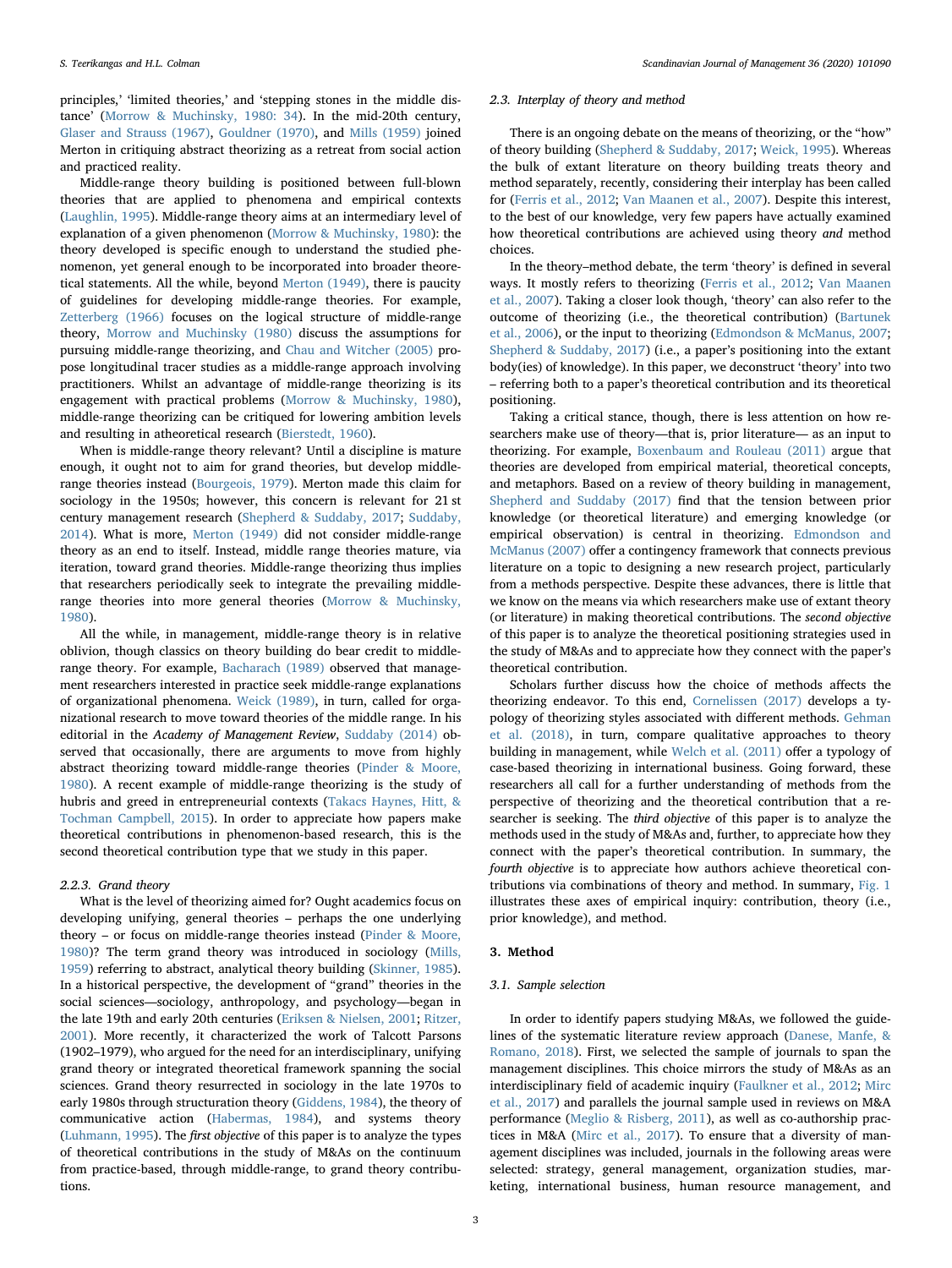<span id="page-3-0"></span>

Fig. 1. Conceptual framework guiding the empirical inquiry.

organizational psychology.

The second journal sampling criterion was journal ranking. We focused on top-tier journals, as they are expected to have the strongest criteria toward a paper's contribution. This choice aligns with and expands on published reviews on theorizing and theoretical contributions, as previous reviews have focused on top-tier journals. However, they have focused their analysis on one [\(Colquitt & Zapata-Phelan, 2007](#page-13-4); [Locke & Golden-Biddle, 1997\)](#page-14-3), two [\(Corley & Gioia, 2011](#page-13-5); [Welch et al.,](#page-15-5) [2013\)](#page-15-5), or at best, three journals ([Welch et al., 2011](#page-15-4)). In contrast, as we focus on one phenomenon, M&As, in order to gain a reasonably sized sample of articles for our analysis, several top-tier journals per discipline were included in our sample. Top-tier journals are defined for the purposes of the study as level 4 publications according to the

#### <span id="page-3-1"></span>Table 1

| Overview of studied papers and their publication timeline. |  |  |  |  |
|------------------------------------------------------------|--|--|--|--|
|------------------------------------------------------------|--|--|--|--|

Association of Business Schools' (ABS) academic journal ranking guide (2015). In order to ensure that a minimum of two journals per studied discipline were included, we added a level 3 human resource management journal (i.e., International Journal of Human Resource Management) and a level 3 strategic management journal (i.e., Strategic Organization) into the sample. In an effort to reduce potential bias from this selection of largely level 4 journals, and also to gain a tentative check of the external validity of the findings in level 2 journals, the potential publication outlet Scandinavian Journal of Management was included into the journal sample. As a result, 17 out of the 20 sampled journals are ABS-ranked level 4 journals. The sample included the following journals: in strategy, Strategic Management Journal (SMJ), Strategic Organization (SO); in general management, Academy of Management Journal (AMJ), Academy of Management Executive (AME), Administrative Science Quarterly (ASQ), Journal of Management (JOM), Journal of Management Studies (JMS), British Journal of Management (BJM), Scandinavian Journal of Management (SJM); in organization studies, Organization Science (OSc), Organization Studies (OSt), Human Relations (HR); in international business, Journal of International Business Studies (JIBS), Journal of World Business (JoWB); in marketing, Journal of Marketing (JM), Journal of Marketing Research (JMR); in human resource management, Human Resource Management (HRM), International Journal of Human Resource Management (IJHRM); and in organizational psychology, Journal of Organizational Behavior (JOB), Journal of Occupational and Organizational Psychology (JOOP). It deserves mention that the findings did not differ per journal ranking.

The third sampling criterion is time range. In order to answer calls to appreciate how contributions evolve over time [\(Locke & Golden-](#page-14-3)[Biddle, 1997\)](#page-14-3), we selected a half-century span ranging from 1966 to 2016. This 50-year range represents the evolution of academic M&A research, as the first papers emerged in the mid-1960s.

The fourth sampling criterion is methods. We focused on papers

| 1960-1979   | 1980-1989              | 1990-1999                              | 2000-2009                               | 2010-2016                                  |
|-------------|------------------------|----------------------------------------|-----------------------------------------|--------------------------------------------|
| Stern, 1967 | <b>Graves</b> , 1981   | Burke & Jackson, 1991                  | Birkinshaw et al., 2000                 | Bresnan et al.                             |
|             | Buono et al., 1985     | Schweiger & Denisi, 1991               | Lindholm Dahlstrand, 2000               | Gill, 2012                                 |
|             | Bastien, 1987          | Tainio, Santalainen, & Sarvikivi, 1991 | Tienari, 2000                           | Clark et al., 2010                         |
|             | Schweiger et al., 1987 | Napier et al., 1993                    | Empson, 2001                            | Mtar, 2010                                 |
|             |                        | Greenwood et al., 1994                 | Marks & Mirvis, 2001                    | Van Vuuren et al., 2010                    |
|             |                        | Olie, 1994                             | Vaara, 2001                             | Vaara & Monin, 2010                        |
|             |                        | Leroy & Ramanantsoa, 1997              | Faulkner et al., 2002                   | Choi, Holmberg, Löwstedt, & Brommels, 2011 |
|             |                        | DiFonzo & Bordia, 1998                 | Kitchener, 2002                         | Minbaeva & Muratbekova-Touron, 2011        |
|             |                        | Cote et al., 1999                      | Ranft & Lord, 2002                      | Colman & Lunnan, 2011                      |
|             |                        |                                        | Vaara, 2002                             | Drori et al., 2011                         |
|             |                        |                                        | Dackert et al., 2003                    | Marmenout, 2011                            |
|             |                        |                                        | Meyer & Lieb-Doczy, 2003                | Teerikangas et al., 2011                   |
|             |                        |                                        | Vaara, 2003                             | Gomes et al., 2012                         |
|             |                        |                                        | Vaara et al., 2003                      | Heimeriks et al., 2012                     |
|             |                        |                                        | Berglund, Strannegård, & Tillberg, 2004 | Riad et al., 2012                          |
|             |                        |                                        | Graebner, 2004                          | Teerikangas, 2012                          |
|             |                        |                                        | Graebner & Eisenhardt, 2004             | Zueva-Owens et al., 2012                   |
|             |                        |                                        | Castro & Neira, 2005                    | Geppert et al., 2013                       |
|             |                        |                                        | Jisun et al., 2005                      | Drori et al., 2013                         |
|             |                        |                                        | Piekkari et al., 2005                   | Floris et al., 2013                        |
|             |                        |                                        | Riad, 2005                              | Lander & Kooning, 2013                     |
|             |                        |                                        | Vaara et al., 2005                      | Monin et al., 2013                         |
|             |                        |                                        | Schweizer, 2005                         | Hajro, 2014                                |
|             |                        |                                        | Ulrich et al., 2005                     | Bingham et al., 2015                       |
|             |                        |                                        | Antila, 2006                            | Sinha, Daellenbach, & Bednarek, 2015       |
|             |                        |                                        | Kavanagh & Ashkanasy, 2006              | Xing & Liu, 2015                           |
|             |                        |                                        | Van Marrewijk, 2016                     | Safavi & Omidvar, 2016.                    |
|             |                        |                                        | Styhre et al., 2006                     | Yahiaoui et al., 2016                      |
|             |                        |                                        | Pioch, 2007                             |                                            |
|             |                        |                                        | Maguire & Phillips, 2008                |                                            |
|             |                        |                                        | Marks & Vansteenskiste, 2008            |                                            |
|             |                        |                                        | Meyer & Altenborg, 2008                 |                                            |
|             |                        |                                        | Olcott, 2008                            |                                            |
|             |                        |                                        | Graebner, 2009                          |                                            |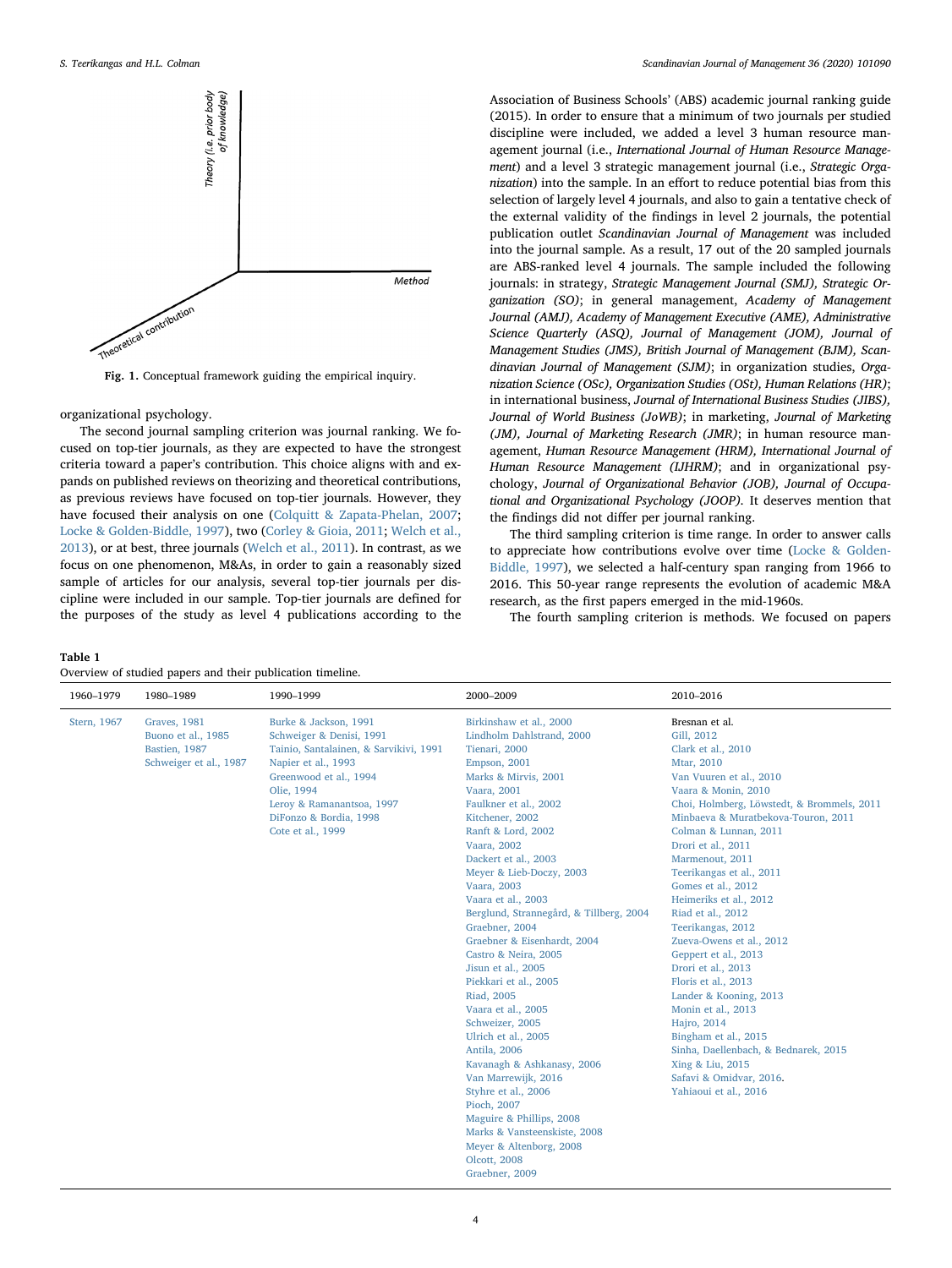#### <span id="page-4-0"></span>Table 2

Qualitative papers in the sampled journals 1966-2016.

| Journal name                                           | Number of qualitative<br>papers per journal | Publishing time<br>range of papers |
|--------------------------------------------------------|---------------------------------------------|------------------------------------|
| International Journal of Human<br>Resource Management  | 12                                          | 2002-2016                          |
| Journal of Management Studies                          | 11                                          | 1981-2013                          |
| Human Resource Management                              | 9                                           | 1987-2011                          |
| <b>Organization Studies</b>                            | 7                                           | 1994-2012                          |
| Scandinavian Journal of<br>Management                  | 6                                           | 1991-2011                          |
| Academy of Management Journal                          | 5                                           | 1991-2013                          |
| <b>British Journal of Management</b>                   | 5                                           | 2006-2016                          |
| <b>Human Relations</b>                                 | 4                                           | 1985-2003                          |
| Organisation Science                                   | 4                                           | 1994-2013                          |
| Academy of Management Executive                        | $\overline{2}$                              | 1987-2001                          |
| Administrative Science Quarterly                       | $\overline{2}$                              | 2004-2010                          |
| Journal of Management                                  | 2                                           | 2011-2012                          |
| Strategic Management Journal                           | $\overline{2}$                              | 2004-2015                          |
| Journal of International Business<br><b>Studies</b>    | $\overline{2}$                              | 2008-2010                          |
| Journal of Marketing                                   | 1                                           | 1967                               |
| Journal of Occupational &<br>Organizational Psychology | 1                                           | 2010                               |
| Strategic Organization                                 | 1                                           | 2015                               |
| Journal of World Business                              | $\Omega$                                    | 1966-2016                          |
| Journal of Organizational<br><b>Behaviour</b>          | $\Omega$                                    | 1966-2016                          |
| Journal of Marketing Research                          | $\Omega$                                    | 1966-2016                          |

adopting a qualitative or mixed methods research design. This choice parallels calls for the qualitative study of M&A, including mixed methods [\(Cartwright et al., 2012](#page-13-9); [Meglio & Risberg, 2010](#page-14-8); [Rouzies,](#page-14-55) [2013\)](#page-14-55), given that the bulk of M&A research remains based on quantitative research designs. Furthermore, this choice answers calls for a broader array of qualitative methods to be employed in management research [\(Cornelissen, 2017\)](#page-13-10), including top-tier publications ([Bansal](#page-12-6) [et al., 2018](#page-12-6)).

We searched the EBSCO and JSTOR databases for papers containing the key words "merger" and/or "acquisition" in the paper title or abstract. The final dataset contained 597 papers published in 20 leading U.S. and European academic journals between 1966 and 2016. The analysis proceeded via several rounds. We began in the first round by coding each paper in the dataset with respect to the method used: conceptual, quantitative, qualitative, or mixed method. We excluded papers that referred to the terms "merger" or "acquisition" in the title or abstract in passing, though the paper did not study M&As.

This process led us to a final sample of 76 articles. Upon closer look, qualitative research designs in the study of M&As have increased in prevalence, particularly after the 2000s [\(Table 1](#page-3-1)). [Table 2](#page-4-0) presents the sample across the studied journals; qualitative M&A research is not equally represented in the studied journal sample. Moreover, there were no qualitative papers published from 1966 to 2016 in three of the studied journals, namely Journal of World Business, Journal of Organizational Behaviour, and Journal of Marketing Research.

## 3.2. Analysis process

In a first round, we read the papers to understand the authors' approach to theorizing. In line with our conceptual framework ([Fig. 1](#page-3-0)), we paid attention to authors' practices with respect to (1) theoretical contribution, use of (2) previous theory, and (3) method. We observed that authors' engagement with theory vs. method can be inferred from different parts of a paper. First, the authors' theoretical positioning of their study in the extant literature is visible at the front end of the paper (i.e., in the abstract, introduction, and literature review). Second, the authors' theoretical contribution is visible at the back end of the paper (i.e., the discussion and conclusion sections). Third, authors engage

with methods as they approach and analyze their data. This is visible in the research methods section.

This initial round of analysis led us to observe that the conceptual framework could be used as a three-dimensional coding framework: we focused our analysis on the entire paper, reading its different sections for different analytical purposes. The introduction and literature review sections were used to appreciate how authors position their work onto extant theory. The research design and methods sections were used to appreciate authors' methodological choices. The conclusions and discussion sections were used to assess the domain of the theoretical contribution being made. This analysis approach extends the study of theoretical contributions to the study of entire papers. Previous studies on the practice of theoretical contributions have focused their analysis on one part of the paper only, be it the introduction ([Locke & Golden-](#page-14-3)[Biddle, 1997](#page-14-3); [Nicholson et al., 2018](#page-14-5)), research questions ([Hallgren,](#page-14-6) [2012\)](#page-14-6), or editorial statements ([Corley & Gioia, 2011](#page-13-5)). Yet, [Locke and](#page-14-3) [Golden-Biddle, in their classic study \(1997\)](#page-14-3) on contributions, call for studying the entire paper in the analysis of theorizing styles.

Upon closer look, we observed that the papers were grounded in, and contributed to, a diversity of literatures and theories. This led us to fine-tune our analysis as to the levels of theorizing. We revised the codes for (1) theoretical positioning vis-à-vis the extant literature(s) and (2) the intended contribution to theory, to include the possibility of a paper being positioned in and/or contributing to several levels of theory. Whilst some papers drew from and contributed to well-established grand theories, others were located in the realm of the studied phenomenon (i.e., M&As). Still other papers operated in both realms (e.g., middle-range and grand theory). This led us to confirm that the categorization of grand vs. middle-range theories distinguishes between theory at different levels of analysis, though many papers operate at both levels of analysis. We acknowledge that the practice – middlerange – grand theory continuum is a "rough" categorization; however, it enabled making sense of the divisiveness in the studied sample in terms of theoretical positioning and contributions.

Regarding methods and research design, the coding framework was further refined in order to make sense of a paper's engagement with data. We coded the papers' research methods sections with respect to (a) the unit of analysis in use (merger/acquisition/other), (b) the claimed research design, (c) collected data type(s), (d) approach to and depth of data analysis, (e) use of previous literature in research design and data analysis, and (f) methods references used. We focused on the explicit terms, labels, and references used by the authors. We developed a coding table for each of the categories. The findings were continuously mapped onto working versions of these coding tables. For some of the papers, this required several rounds of iterations and discussion among the coauthors. After several rounds of iteration, we identified five distinct research design categories. Classifying papers based on their research designs is not a straightforward task, given that authors might claim one approach yet use another. Concurring with [Welch et al. \(2011](#page-15-4), 2013), we acknowledge the difficulty and messiness involved in making sense of the methodological approaches in published qualitative papers. The research design categories identified were the result of a paper's positioning across the analytical codes described above.

In a final round of analysis, we respectively mapped the theoretical positioning and research design strategies in use per theoretical contribution. This enabled us to map theoretical contribution types to both the theoretical positioning and research design strategies in use, in so doing identifying five modes of theorizing in the study of M&A. Following the conceptual framework [\(Fig. 1](#page-3-0)), in the next section, we present our findings with respect to the (1) theoretical contribution, (2) theoretical positioning, and (3) research design strategies used in the study of M&As. [Table 3](#page-5-0) summarizes this analysis. This answers the paper's first, second, and third objectives. Thereafter, in the second part of the findings section, we present the resulting five modes of theorizing in the study of M&As (i.e., how authors mix and match theoretical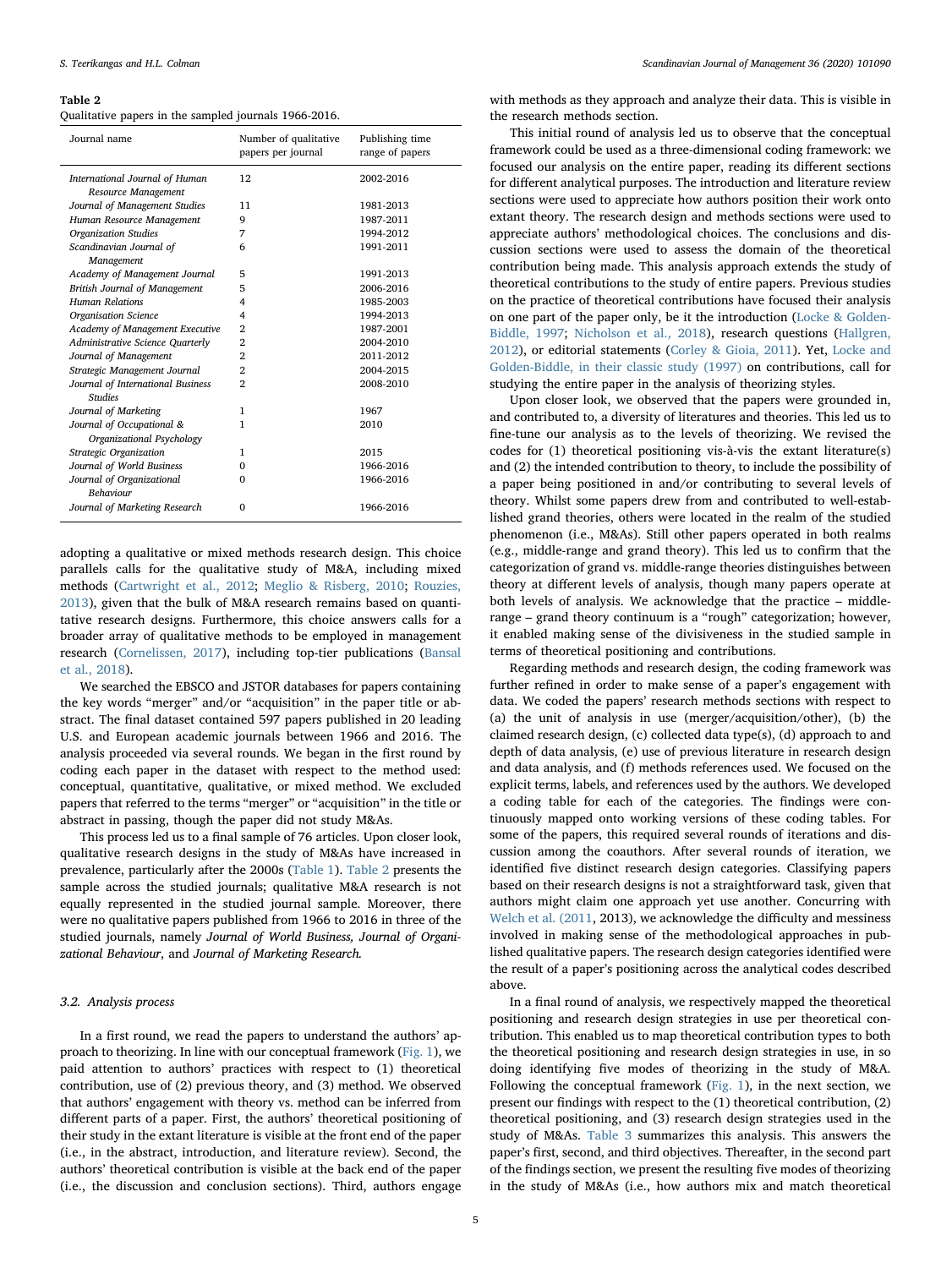#### <span id="page-5-0"></span>Table 3

Overview of the studied papers along the categories of the conceptual framework.

| Theoretical contribution                 |        |               | Theory, <i>i.e.</i> theoretical positioning |        |       | Method, i.e. research design  |        |       |
|------------------------------------------|--------|---------------|---------------------------------------------|--------|-------|-------------------------------|--------|-------|
|                                          | Amount | $\frac{0}{0}$ |                                             | Amount | $\%$  |                               | Amount | $\%$  |
| Practice-based contribution              | 4      | 5.2%          | Practice-based positioning                  |        | 3.9%  | Descriptive research design   | 6      | 7.9%  |
| Middle range contribution                | 41     | 53.9%         | Middle range positioning                    | 15     | 19.7% | Mixed methods research design | - 12   | 15.8% |
| Middle range & grand theory contribution | - 16   | 21%           | Middle range & grand theory positioning     | 18     | 23.6% | Explanatory research design   | 26     | 34.2% |
| Grand theory & middle range contribution | $-11$  | 14.5%         | Grand theory & middle range positioning     | -22    | 28.9% | Grounded research design      | 20     | 26.3% |
| Grand theory contribution                | b.     | 6.6%          | Grand theory positioning                    | 18     | 23.6% | Discursive research design    | 12     | 15.8% |
| Total                                    | 76     | 100%          | Total                                       | 76     | 100%  | Total                         | 76     | 100%  |

positioning and research design in order to craft a theoretical contribution). This answers the paper's fourth objective.

## 4. Contribution, theory, and method in the study of M&A

#### 4.1. Theoretical contribution strategies

In line with the conceptual framework [\(Fig. 1](#page-3-0)) and the paper's first objective, we mapped the theoretical contributions in our sample along the practice – middle-range – grand theory continuum. We identified two additional categories of contributions, namely papers that contribute to middle-range theorizing in the field of M&As whilst also contributing to grand theory. The five categories of theoretical contributions are presented next. The reader is encouraged to refer to the first columns in [Table 3.](#page-5-0)

The first category we labeled practice-based contributions. This is the earliest contribution type, though not one that has been in vogue in the 21 st century, as papers range between 1967–2001. With only 5.2 % of the papers, this is a small category. Papers in this category contribute by making a practical or managerial contribution to the practice of M& As. Papers placed into this category do not position the contribution of the paper within any domain of theory or literature, not even the literature on M&As. Furthermore, these papers do not provide references to extant theorizing in the discussion section of the paper. At the back end of the paper, the claimed contribution is a practical one, related to "how to conduct M&As." In terms of thematic areas, the papers are split between contributing to a specific industry sector, the field of postmerger integration, or the human side of M&As. It is thus that [Stern](#page-15-14) [\(1967\)](#page-15-14) provides acquisitive tips for consumer goods manufacturers, while [Burke and Jackson \(1991\)](#page-13-32) suggest 'how' to conduct M&As. [Marks](#page-14-31) [and Mirvis \(2001\)](#page-14-31) provide recommendations on how to deal with the human side in the pre-acquisition phase, while [Schweiger, Ivancevich,](#page-14-28) [and Power \(1987\)](#page-14-28) evidence how to manage human resources before and after an acquisition.

We labelled the second category as a middle-range contribution. Papers in this category focus on the phenomenon of M&As, use M&A as the level of analysis, and contribute to the phenomenon-based literature of M&As. Thus, the papers do not claim contributions to literature, fields of research, or theories beyond M&As. The first papers were published in the early 1980s; middle-range contributions remain actively used throughout our sample period. This is the most prevalent contribution category, representing more than half of the studied papers (53.9 %).

Thematically, these papers focus on four areas. The bulk of papers contribute to the literature on post-merger integration. For example, papers focus on post-merger dynamics (e.g., in the context of international mergers) ([Olie, 1994](#page-14-32)) by introducing the notions of task and human integration [\(Birkinshaw, Bresman, & Håkansson, 2000](#page-13-33)), study knowledge transfer in acquisitions ([Castro & Neira, 2005](#page-13-50)), or top managers' attention allocation in post-merger meetings ([Jisun,](#page-14-41) Engleman, [& Van de Ven, 2005](#page-14-41)). A second set of papers contributes to appreciating the sociocultural dynamics in M&As. In this category, papers focus on the cultural ([Van Marrewijk, 2016\)](#page-15-29) or identity

dynamics following M&As ([Ulrich, Wieseke, & Van Dick, 2005](#page-15-27)). A third set of papers study the human side of M&As. Some focus on implications for human resource managers ([Bastien, 1987\)](#page-12-4), HR roles following acquisitions ([Antila, 2006\)](#page-12-5), or employee reactions ([Teerikangas, 2012](#page-15-24)). The fourth theme relates to a strategic perspective, be it with respect to value creation in acquisitions ([Teerikangas, Véry, & Pisano, 2011](#page-15-21)) or strategizing in acquisitions [\(Floris, Grant, & Kutcher, 2013\)](#page-13-53).

We label the third contribution category middle-range to grand theory contribution. This category appeared in the 1990s and remains active; papers range from 1991–2015. This is the second most prevalent contribution category, representing a fifth of the papers (21 %). Thematically, these papers' contributions span the domains of merger processes, the sociocultural dynamics in M&As, and a strategic perspective to M&As. However, while the primary contribution is toward the study of M&As, these papers offer a parallel grand theory contribution. For example, a secondary contribution is toward management theories, whether theories in strategic management (e.g., corporate governance, exploration and exploitation, network theory, and strategy process), organization theory (e.g., institutional theory or knowledge-based view of the firm), organizational behavior (e.g., theories of identity, culture, trust, justice, emotions, and legitimation), or fields of study such as human resource management or change management. It is in this respect that many of the papers are set onto the context of post-merger integration, adding another perspective to this literature, be it legitimation [\(Vaara & Monin, 2010\)](#page-15-19) or justice ([Monin,](#page-14-45) [Noorderhaven, Vaara, & Kroon, 2013\)](#page-14-45). This leads them to contribute to both fields of theorizing. As an example, [Ranft and Lord \(2002\)](#page-14-36) provide a grounded model of implementing technology-based acquisitions, simultaneously extending the knowledge-based view of the firm to the acquisition context. Some papers contribute to furthering our understanding of the acquisition context by identifying the seller's perspective to acquisitions ([Graebner & Eisenhardt, 2004](#page-13-49)); in so doing, they show that acquisitions are means of achieving exploration and exploitation.

We label the fourth contribution category a grand to middle-range theory contribution. These papers contribute primarily to a grand theory and secondarily to the literature on M&As. This category emerged at the end of the 1990s; papers range from 1997–2016. This category represents a seventh of the papers (14.5 %). The bulk of the primary contributions is geared toward management theories, be it theories in strategic management (e.g., corporate governance), organization theory (e.g., the knowledge-based view of the firm, organizational learning theories, dynamic capabilities, theories of power, theories of agency), organizational behavior (e.g., theories of identity, culture), or toward human resource management. One of the papers ([Heimeriks, Schijven, & Gates, 2012\)](#page-14-39) connects to cognitive psychology via the use of transfer theory. In parallel, the middle-range contributions to the M&A literature are geared to learning and knowledge transfer in M&As, the sociocultural dynamics in M&As, or acquisition strategy. As an example, [Clark, Gioia, Ketchen, and Thomas \(2010\)](#page-13-36) contribute to an appreciation of identity dynamics by introducing the concept of transitional identity. In so doing, their secondary contribution is in developing a grounded model of identity change following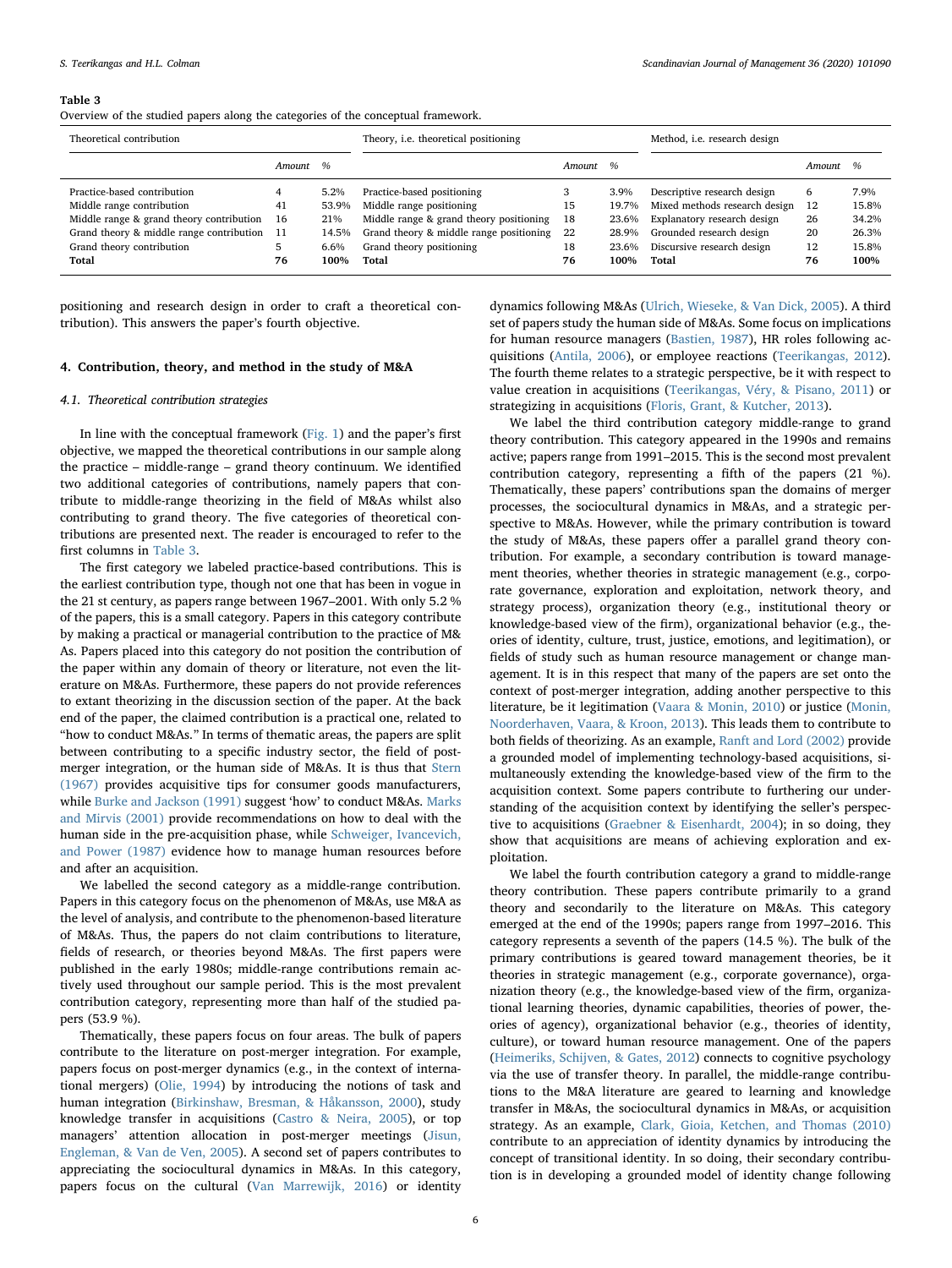mergers. As another example, [Safavi and Omidvar \(2016\)](#page-14-49) contribute primarily to an appreciation of power and agency in the development of organizational routines, secondarily to appreciating routines in postmerger integration.

The fifth category of papers contributes only to grand theory. This contribution type emerged at the end of the 1990s and remains active, though it is a small category (6.6 % of papers). These papers use mergers or acquisitions as contexts for higher-order theorizing. For example, papers in this category contribute to institutional theory (e.g., [Kitchener, 2002\)](#page-14-34) or dynamic capabilities (e.g., [Bingham, Heimeriks,](#page-13-55) [Schijven, & Gates, 2015\)](#page-13-55). Some papers make double contributions to grand theory; [DiFonzo and Bordia \(1998\)](#page-13-41) contribute to the domains of employee uncertainty, organizational change, and communications, while [Vaara, Tienari, Piekkari, and Säntti \(2005\)](#page-15-26) contribute to understanding the power implications of corporate language policies.

In summary, qualitative papers on M&As contribute thematically to the process perspective on M&As and an appreciation of the sociocultural or human dynamics therein. Contributions geared toward the acquiring firm, the acquisition context, or acquisition strategy are rare. Contributions to grand theory span a wide spectrum across theories in strategic management, organization theory, and organization behavior.

Responding to a call to appreciate how theoretical contributions evolve over time [\(Locke & Golden-Biddle, 1997](#page-14-3)), we observe an evolution over time of the theoretical contribution types in the study of M& As [\(Fig. 2\)](#page-6-0). In the 1960s, academic publications on M&As made practice-based contributions. The 1980s saw the arrival of middle-range contributions. In the 1990s, contributions geared toward grand theory emerged, starting with mid-grand contributions in the early 1990s, moving at the end of the 1990s toward grand-mid contributions or sole contributions to grand theory. It is noteworthy that all contribution

types except practical contributions prevail in the mid-2010s. This suggests that the study of M&As has shifted from an early focus on practice-based and middle-range theorizing toward a mix of middlerange and grand theorizing.

## 4.2. Theoretical positioning strategies

The paper's second objective is related to appreciating how M&A authors make use of prior theory. We gauged the theoretical positioning from the paper's literature review sections. We identified five theoretical positioning strategies, which matched, in name, the afore-identified theoretical contribution categories. As we move onto presenting these next, the reader is encouraged to refer to the second columns in [Table 3](#page-5-0).

The first category includes papers positioned within the practice of M&As. Although published in academic outlets, they build on practical premises and do not reference the academic literature. This category is observed in the period 1967–1991; it is also the smallest category, with only 3.9 % of the sampled papers. Instead of a theoretical framework, papers ground the paper into a sector, be it the insurance sector ([Graves, 1981\)](#page-13-31) or grocery manufacturers [\(Stern, 1967](#page-15-14)). Only one paper refers to the management of M&A, including post-merger integration, cultural change, and leadership ([Burke & Jackson, 1991\)](#page-13-32). There is little, if any, use of academic references.

The second category includes papers positioned in the literature on M&As. We term this category a middle-range theoretical positioning strategy. This positioning strategy appeared in 1987 and continues to date, representing a fifth of the papers (19.7 %). Papers in this category follow similar thematic areas as the middle-range theoretical contributions. The bulk of the papers are positioned in the literature of

<span id="page-6-0"></span>

Fig. 2. Timewise evolution of theoretical contributions, positioning, and research designs in the qualitative study of M&A.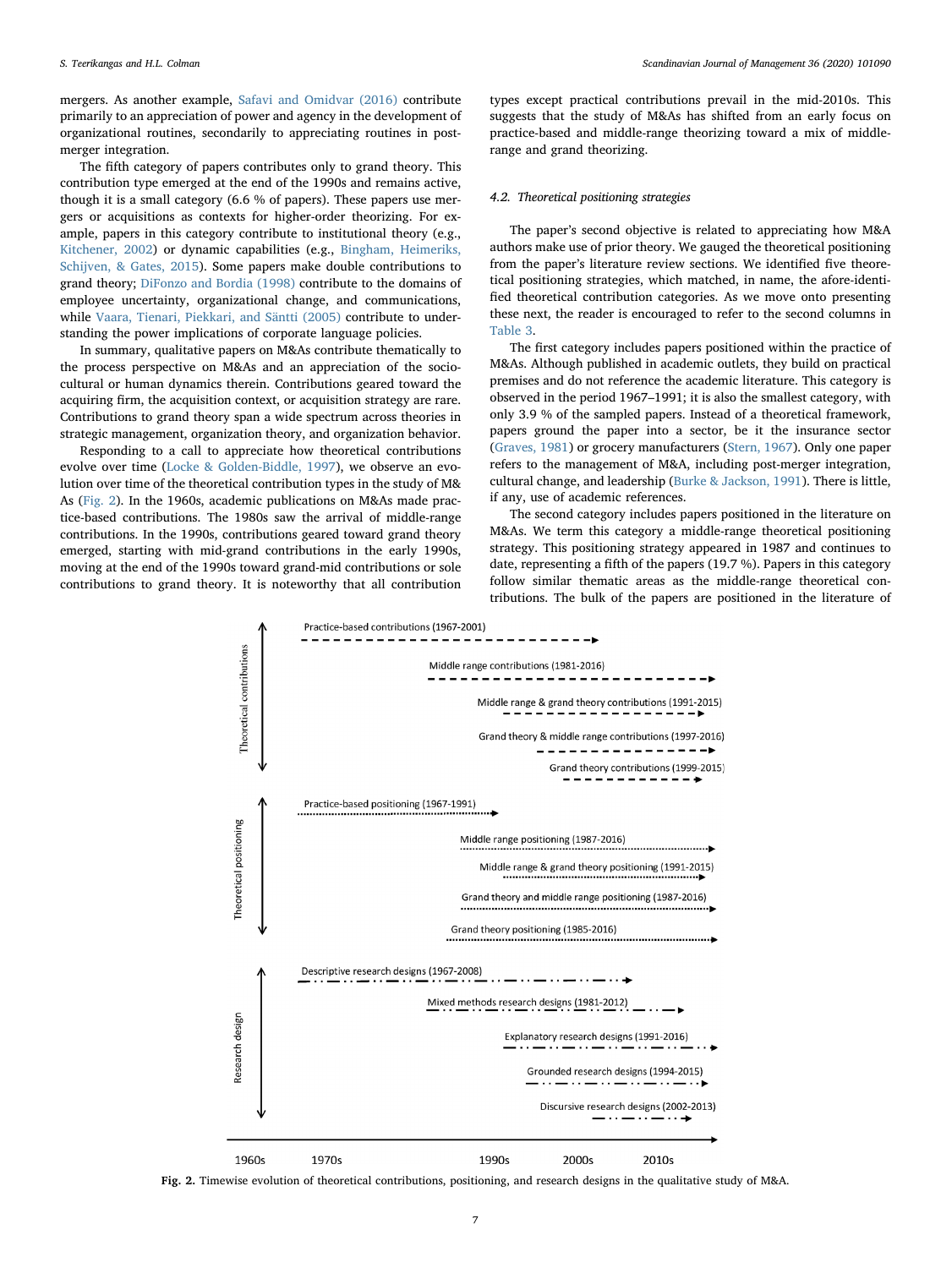merger processes, be it the literature on M&A integration [\(Birkinshaw](#page-13-33) [et al., 2000](#page-13-33); [Olie, 1994\)](#page-14-32) or a process perspective to M&As [\(Greenwood,](#page-13-38) [Hinings, & Brown, 1994\)](#page-13-38). Several papers are positioned in the literature on the human side of M&As, focusing on HRM in M&As ([Gomes,](#page-13-46) [Angwin, Peter, & Mellahi, 2012\)](#page-13-46), communication [\(Bastien, 1987\)](#page-12-4), or employee reactions ([Teerikangas, 2012](#page-15-24)). Only two papers are positioned into the literature on the sociocultural dynamics in M&As with a focus on equality and cultural dynamics in mergers ([Drori,](#page-13-44) [Wrzesniewski, & Ellis, 2011\)](#page-13-44) or sociocultural integration in M&As ([Hajro, 2014](#page-13-54)).

The third category of papers is primarily positioned in the literature on M&As, whilst also drawing from a broader theory in management or the social sciences. This strategy is termed middle-range to grand theory positioning; it represents a fourth of the papers (23.6 %). Papers in this category first appeared in the early 1990s and continue to date. In this category, authors use the middle-range positioning strategy primarily to study merger processes (e.g., [Schweizer, 2005\)](#page-14-46), sociocultural dynamics in M&As (e.g., [Dackert, Jackson, Brenner, &](#page-13-45) [Johansson, 2003\)](#page-13-45), or human resource issues in M&As [\(Piekkari, Vaara,](#page-14-42) [Tienari, & Säntti, 2005](#page-14-42)), though individual papers are also positioned into the literature on knowledge transfer in M&As (e.g., [Ranft & Lord,](#page-14-36) [2002\)](#page-14-36) or acquisition strategy ([Cote, Langley, & Pasquero, 1999\)](#page-13-42). Some of the papers on the sociocultural dynamics in M&As adopt a dual positioning strategy in the field of M&As, connecting identity dynamics with M&A performance ([Colman & Lunnan, 2011](#page-13-43)), or cultural integration with meaning allocation [\(Dackert et al., 2003\)](#page-13-45), or HR roles ([Xing & Liu, 2015\)](#page-15-28).

In terms of grand theory, papers are positioned in theories of strategic management (e.g., institutional theory and network theory), organization theories (e.g., attention-based view of the firm), theories in organizational behavior (e.g., social identity theory, theories of culture, acculturation, language, trust, justice, legitimation, and realistic job previews), epistemology (e.g., sensemaking and discourse analysis), or onto fields of study, such as human resource management. The papers are positioned mostly onto one (e.g., [Piekkari et al., 2005](#page-14-42); [Schweiger &](#page-14-26) [Denisi, 1991\)](#page-14-26) or at times several fields of grand theory (e.g., [Xing & Liu,](#page-15-28) [2015\)](#page-15-28). As an example, [Dackert et al. \(2003\)](#page-13-45) are theoretically positioned onto social identity and acculturation theory, while Graebner draws from trust in inter-organizational relationships. Papers that are epistemologically positioned often couple this with another theoretical positioning. Thus, [Vaara and Monin \(2010\)](#page-15-19) adopt a critical discursive perspective to legitimacy, whereas van [Van Vuuren, Beelen, and de](#page-15-17) [Jong \(2010\)\)](#page-15-17) adopt a sensemaking perspective to social identity theory.

The fourth category is termed grand to middle-range theory positioning. It includes papers primarily positioned in a higher-order, grand theory, and secondarily in the literature on M&A. This is the most prevalent positioning category, representing nearly a third of the papers (28.9 %). This category began at the end of the 1980s and continues to date. In terms of positioning into grand theories, these include economic theories, theories in strategic management (institutional theory, resource-based view of the firm, and theories of firm boundaries), organization theories (knowledge-based view of the firm and dynamic capabilities), theories in organizational behavior (identity theory and theories of culture), or epistemological perspectives (sense-making and subjectivity). Some papers are positioned in two grand theories (e.g., institutional trust and identity) (e.g., [Maguire & Phillips, 2008\)](#page-14-51), or trust and inter-organizational relationships (e.g., [Lander & Kooning, 2013](#page-14-44)). [Drori, Wrzesniewski, and Ellis \(2013\)](#page-13-52) adopt a triple positioning in social identity theory, the cultural theory of action, and theories of firm boundaries in order to study identity building in M&As. Secondarily, these papers are middle-range positioned in one thematic area in the study of M&A. For example, papers study merger processes from a postdeal integration (e.g., [Meyer & Lieb-Doczy, 2003](#page-14-38)), a knowledge transfer (e.g., [Castro & Neira, 2005](#page-13-50)), or a trust perspective [\(Maguire & Phillips,](#page-14-51) [2008\)](#page-14-51). Several papers are positioned into the literature on the sociocultural dynamics in M&As (e.g., [Vaara, Tienari, & Säntti, 2003](#page-15-23); [Van](#page-15-29)

[Marrewijk, 2016](#page-15-29)), while individual papers' positioning is into human resource management in M&As [\(Antila, 2006\)](#page-12-5), or the acquiring firm's acquisition strategy ([Napier, Schweiger, & Kosglow, 1993](#page-14-29)).

The fifth category includes papers that are only theoretically positioned in a grand theory. This category appeared in the mid-1980s and continues to date. As the previous categories, it is a favored approach, representing a quarter of the papers (23.6 %). Many papers are positioned into theories of culture [\(Buono, Bowditch, & Lewis, 1985;](#page-13-34) [Gill,](#page-13-35) [2012;](#page-13-35) [Pioch, 2007](#page-14-50); [Styhre, Borjesson, & Wicicenberg, 2006](#page-15-30)) or institutional theory [\(Kitchener, 2002](#page-14-34); [Mtar, 2010](#page-14-30); [Olcott, 2008](#page-14-54)). Other papers build on theories of organizational learning [\(Bingham et al.,](#page-13-55) [2015;](#page-13-55) [Leroy & Ramanantsoa, 1997\)](#page-14-33), practice theory [\(Safavi & Omidvar,](#page-14-49) [2016\)](#page-14-49), or theories of organizational change ([DiFonzo & Bordia, 1998](#page-13-41)). Some papers adopt dual grand positioning, as, for example, [Gill \(2012\)](#page-13-35) is positioned into theories of culture and leadership, and [Vaara et al.](#page-15-26) [\(2005\)](#page-15-26) into the mid-ground between power and language in organizations. Still other papers adopt numerous theoretical lenses. [Olcott](#page-14-54) [\(2008\)](#page-14-54) is set onto institutional theory, capitalism, and ownership, whereas [Kitchener \(2002\)](#page-14-34) draws from institutional theory and social movement theory, while [Kavanagh and Ashkanasy \(2006\)](#page-14-48) use theories from leadership, change management, and organizational culture.

In summary, papers studying M&As rarely adopt practice-based positioning strategies. The majority of the papers adopt middle-range and/or grand theory positioning strategies. The most prevalent strategy is a grand to middle-range theory positioning. Thematically, papers in the sample are largely positioned onto the study of the processual, sociocultural, or human dynamics in M&As. In terms of grand theory positioning, a wide variety of theories across strategic management, organization theory, and organization behavior are used. At times, authors position their work onto a field of study outside M&As, such as human resource management, instead of a grand theory. Authors mostly position within one middle-range and/or grand theory, while some authors adopt multiple middle-range and/or grand theory positioning strategies. The evolution of theoretical positioning strategies does not fully mirror the evolution of theoretical contribution strategies ([Fig. 2](#page-6-0)). While practice-based positioning is the earlier positioning category that has since the early 1990s stilled, other positioning approaches emerged between the mid-1980s to early 1990s and remain active.

#### 4.3. Research design strategies

In the previous two sections, the focus was on how scholars engage with extant theory in making theoretical contributions and in positioning their papers. In this section, the focus shifts toward the paper's third objective: M&A authors' use of method in theorizing. Five categories of research design were identified, as portrayed in the third column in [Table 3.](#page-5-0)

The first category consists of papers that adopt a descriptive research design. With only six papers, this is the smallest category in the sample (7.9 %). Papers study acquisitions only, not mergers. Data is collected via interviews and/or authors' use of their own M&A experience. Papers are based on single-case, multiple-case, or cross-sectional approaches. The latter consisted of studies of numerous  $(n = 15-70)$ acquisitions, without reference to a case study approach. Papers in this category often lack details on research design, data collection, and data analysis. We labelled the papers descriptive given that the analysis and presentation of the collected data described the M&A phenomenon. Timewise, this is the earliest research design observed in the sample ([Schweiger et al., 1987](#page-14-28); [Stern, 1967\)](#page-15-14) that appears to prevail ([Marks &](#page-14-52) [Vansteenskiste, 2008](#page-14-52)).

The second research design category includes studies adopting a mixed methods research design. These papers mix qualitative and quantitative data collection and analysis techniques. Less than a sixth of the papers (15.8 %) are in this category. These papers appeared in the 1980s ([Buono et al., 1985;](#page-13-34) [Graves, 1981\)](#page-13-31) and continue to date (e.g.,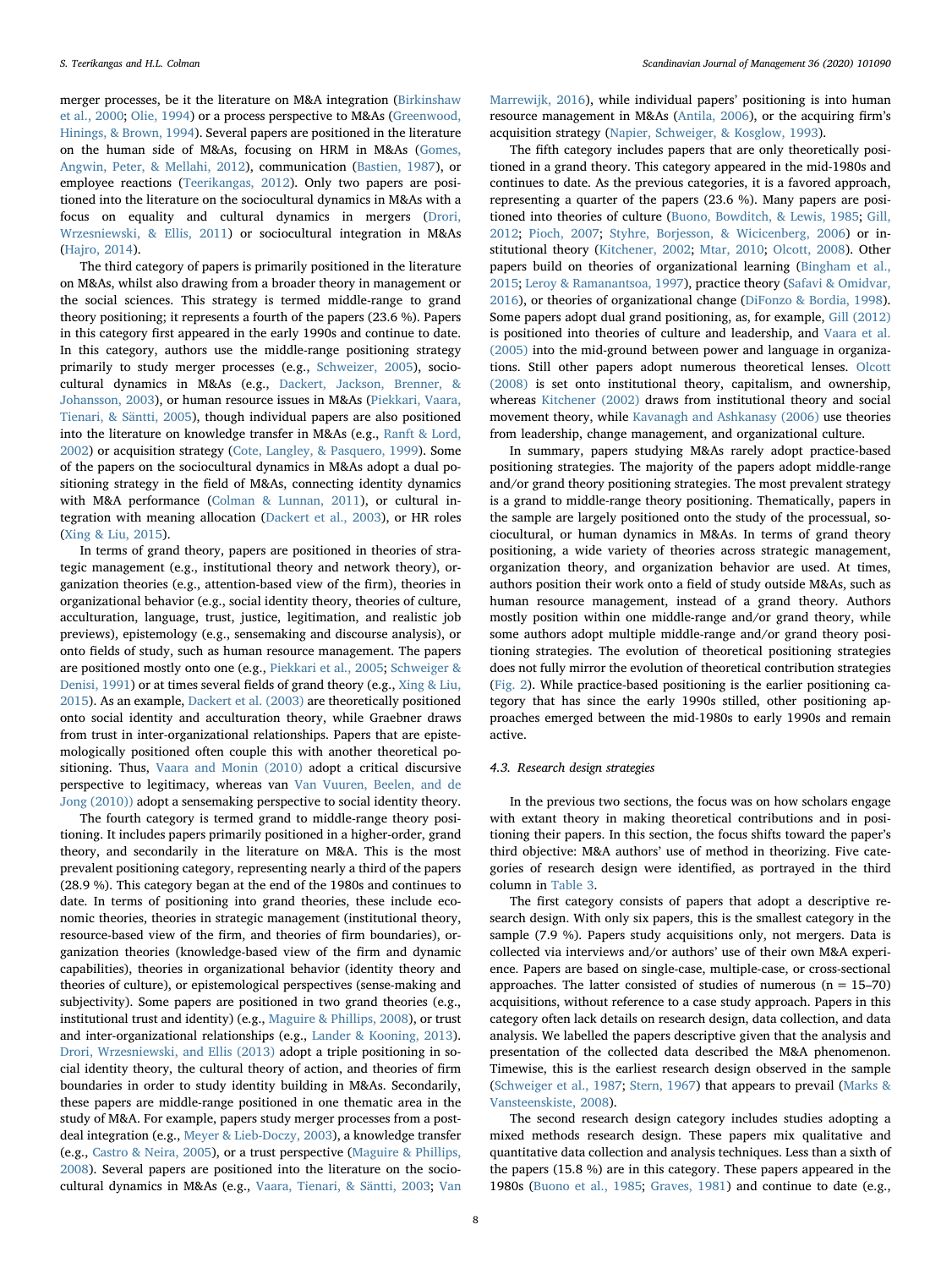[Heimeriks et al., 2012;](#page-14-39) [Marmenout, 2011\)](#page-14-37). The papers mostly combine interview and survey data, possibly also archival data. [Jisun et al.](#page-14-41)'s [\(2005\)](#page-14-41) paper, in contrast, is based on observation, whilst [Marmenout](#page-14-37)'s [experimental study \(2011\)](#page-14-37) is based on group discussions, observations, and surveys. A majority of the papers are single-case based, yet there are also papers adopting multiple-case as well as cross-sectional designs ([Faulkner, Pitkethly, & Child, 2002](#page-13-39); [Heimeriks et al., 2012\)](#page-14-39). It is noteworthy that two of the studies are experimental [\(Marmenout, 2011](#page-14-37); [Schweiger & Denisi, 1991\)](#page-14-26). The majority of the case-based papers study mergers, whereas the cross-sectional papers study the acquiring firm. The majority of the case-based studies adopt a longitudinal data collection approach, whilst the cross-sectional papers collect data in one round. Papers in this category rely on both quantitative and qualitative analysis. For example, [Dackert et al. \(2003\)](#page-13-45) undertake a quantitative analysis based on repertory grid survey data, whilst [Birkinshaw et al.](#page-13-33) [\(2000\)](#page-13-33) start with qualitative analysis and then test the findings using surveys. Some papers do not provide detail on data analysis ([Faulkner](#page-13-2) [et al., 2012](#page-13-2); [Graves, 1981](#page-13-31)). These papers engage with previous theory by building hypotheses (e.g., [Marmenout, 2011](#page-14-37); [Schweiger & Denisi,](#page-14-26) [1991\)](#page-14-26), propositions ([Kavanagh & Ashkanasy, 2006](#page-14-48)), or research questions [\(Birkinshaw et al., 2000](#page-13-33)) in support of subsequent analysis.

The third category refers to explanatory case-based research designs. This is the largest research design category, representing over a third (34 %) of the papers. Papers are equally divided between single and multiple case studies. This category emerged in the mid-1990s with Olie'[s \(1994\)](#page-14-32) publication and prevails to date with several papers published in recent years (e.g., [Xing & Liu, 2015](#page-15-28); [Yahiaoui, Chebbi, &](#page-15-31) [Weber, 2016](#page-15-31)). Papers in this category claim a case study approach, often referring to Yin'[s classic on case study research \(1994\).](#page-15-32) In addition, authors base their research design on the need for more qualitative research on M&As. The papers are evenly split between single and multiple case studies. Whilst single case studies use labels such as "single case study," "exploratory case study," and "explanation building," multiple case studies use labels such as "multiple case studies," "holistic multiple case study approach," "comparative case setting," "in-depth case studies," or merely "(several) case studies." Whilst the variety of the authors' self-labeling reveals diversity, upon closer reading, papers in this research design category rely on an existing theoretical framework that is applied and extended in data collection, analysis, and the findings sections. Subsequently, interview guidelines can be led by the theoretical framework [\(Ulrich et al., 2005](#page-15-27); [Xing & Liu,](#page-15-28) [2015\)](#page-15-28), and often analysis is led by the paper's theoretical framework ([Antila, 2006](#page-12-5); [Safavi & Omidvar, 2016](#page-14-49); [Yahiaoui et al., 2016\)](#page-15-31). There are also papers that adopt an inductive approach first, followed by a mapping onto extant theory ([Pioch, 2007](#page-14-50); [Ulrich et al., 2005](#page-15-27)). Several papers do not provide detail on data analysis (e.g., [Castro & Neira,](#page-13-50) [2005;](#page-13-50) [Gill, 2012;](#page-13-35) [Olie, 1994](#page-14-32); [Styhre et al., 2006](#page-15-30)).

Interestingly, the single case studies mostly focus on mergers (e.g., [Piekkari et al., 2005](#page-14-42)), whereas the prevalence in the multiple casebased papers is to study acquisitions  $(n = 2-18)$  (e.g., [Gill, 2012](#page-13-35); [Olcott, 2008](#page-14-54)). The single case studies explore M&As using one or several data collection techniques, most often interviews, ethnographic observations, and textual evidence. There are also papers that adopt solely a textual approach to data collection, relying on books ([Gill,](#page-13-35) [2012\)](#page-13-35) or secondary sources ([Geppert, Dörrenbächer, Gammergaard, &](#page-13-51) [Taplin, 2013](#page-13-51)). In contrast, multiple case studies rely more exclusively on interviews, at times coupled with secondary material. Whilst single case study papers discuss data triangulation, papers adopting a multiple case study design discuss the validity and reliability of their findings.

The fourth research design category includes studies adopting a grounded research design. This category represents a quarter of the papers (26.3 %). Grounded theory-based papers emerged in the mid-1990s (e.g., [Greenwood et al., 1994\)](#page-13-38) and remain in active use (e.g., [Bingham et al., 2015\)](#page-13-55). These papers explicitly state some form of grounded theory building objective at the start of the method section, using labels such as 'exploratory, aimed at grounded theory building'

([Maguire & Phillips, 2008\)](#page-14-51), 'a form of grounded theory' [\(Greenwood](#page-13-38) [et al., 1994](#page-13-38)), 'theory-building and theory elaboration' ([Bingham et al.,](#page-13-55) [2015\)](#page-13-55), or 'inductive natured research' ([Empson, 2001](#page-13-37)). Moreover, they argue for the research design by referring to seminal authors, including [Glaser \(1978\)](#page-13-57), [Glaser and Strauss \(1967\)](#page-13-19), [Eisenhardt \(1989\)](#page-13-58), [Strauss](#page-15-33) [\(1987\),](#page-15-33) and [Strauss and Corbin \(1990\)](#page-15-34). They might also refer to qualitative data analysis ([Miles & Huberman, 1994](#page-14-56)) or case study research ([Yin, 1994](#page-15-32)), yet not systematically.

These papers provide transparency and detail with regard to data analysis, describing an inductive, data-driven, bottom-up approach to data analysis. Single case studies rely on and refer to the classic grounded theory approach to data analysis (e.g., [Drori et al., 2011](#page-13-44)). They start with open coding (e.g., [Lander & Kooning, 2013](#page-14-44)), rely on constant comparison and theoretical sampling (e.g., [Clark et al., 2010](#page-13-36)), the use of open, axial, and selective coding techniques (e.g., [Maguire &](#page-14-51) [Phillips, 2008](#page-14-51)), and move from first- to third-stage coding (e.g., [Clark](#page-13-36) [et al., 2010\)](#page-13-36). Most papers take an inductive approach to data analysis ([Kitchener, 2002](#page-14-34)), using 'emergent hypotheses' [\(Greenwood et al.,](#page-13-38) [1994\)](#page-13-38) or 'emergent themes' ([Bingham et al., 2015](#page-13-55)). In some papers, iteration between data and theory occurs in an abductive manner during data analysis, whether disclosed overtly ([Bingham et al., 2015\)](#page-13-55) or inferred from the description of the analysis process ([Colman &](#page-13-43) [Lunnan, 2011;](#page-13-43) [Lander & Kooning, 2013](#page-14-44); [Maguire & Phillips, 2008\)](#page-14-51). In contrast, multiple case studies use cross-case analyses referring to [Eisenhardt \(1989\)](#page-13-58) before developing a conceptual framework (e.g., [Schweizer, 2005](#page-14-46)), or they adopt a phase-based analysis process ([Graebner, 2009](#page-13-56); [Teerikangas et al., 2011\)](#page-15-21). Furthermore, they refer to a replication logic in multiple case selection (e.g., [Gomes et al., 2012](#page-13-46)). Some authors mention reverting to computer-aided analysis via Atlas.ti ([Hajro, 2014](#page-13-54)) or Nudist [\(Empson, 2001;](#page-13-37) [Ranft & Lord, 2002\)](#page-14-36) software.

Again, papers are evenly split between adopting single or multiple case study research designs. Single case study papers tend to focus on mergers, whereas multiple case study papers focus on acquisitions. Single case study papers ( $n = 9$ ) rely on interviews as the primary means of data collection, mostly also coupled with secondary textual material, and at times using ethnographic observations. A longitudinal element is visible in several papers. In contrast, in multiple case study papers, the ethnographic element is absent, and only two papers bear a longitudinal element ([Cote et al., 1999;](#page-13-42) [Empson, 2001\)](#page-13-37). Papers largely rely on interviews, often coupled with textual material in support of their analysis. The number of cases studied varies between three and 13. Quantitative data is at times used to appreciate the financial performance of the studied deals.

The fifth research design category represents studies adopting a discursive research design. There are 12 papers in this category (15.8 %), with the majority being single case studies. These papers have increased in prevalence in the 2000s, starting with [Vaara \(2002\)](#page-15-20). Whilst they use similar data collection and analysis approaches to the papers in the previous research design categories, what marks these papers is their shared interest in language. To this end, they analyze sensemaking processes [\(Vaara & Monin, 2010](#page-15-19)), discourses ([Zueva-Owens,](#page-15-25) [Fotaki, & Ghauri, 2012\)](#page-15-25), metaphors [\(Vaara et al., 2003](#page-15-23)), and culture ([Riad, 2005](#page-14-43)). These papers' focus on language is particularly noticeable in their approach to data analysis, relying on discourse analysis (e.g., [Floris et al., 2013](#page-13-53); [Riad, Vaara, & Zhang, 2012\)](#page-14-40), critical discourse analysis ([Vaara & Monin, 2010](#page-15-19); [Vaara et al., 2005\)](#page-15-26), interpretive analysis ([Van Vuuren et al., 2010\)](#page-15-17), interpreting sense-making processes ([Monin et al., 2013](#page-14-45); [Vaara, 2003](#page-15-22)), or identifying discursive frames ([Zueva-Owens et al., 2012\)](#page-15-25). They also refer to classic content analysis ([Vaara & Monin, 2010\)](#page-15-19). Many papers adopt an inductive approach to data analysis (e.g., [Vaara et al., 2003](#page-15-23)), following tenets of grounded theory such as open coding (e.g., [Floris et al., 2013](#page-13-53); [Van Vuuren et al.,](#page-15-17) [2010\)](#page-15-17). Only one paper adopts an abductive approach to data analysis ([Monin et al., 2013\)](#page-14-45), whilst an abductive approach can be inferred from others (e.g., [Van Vuuren et al., 2010\)](#page-15-17). These papers provide much detail on data analysis, and they are more transparent about the role of the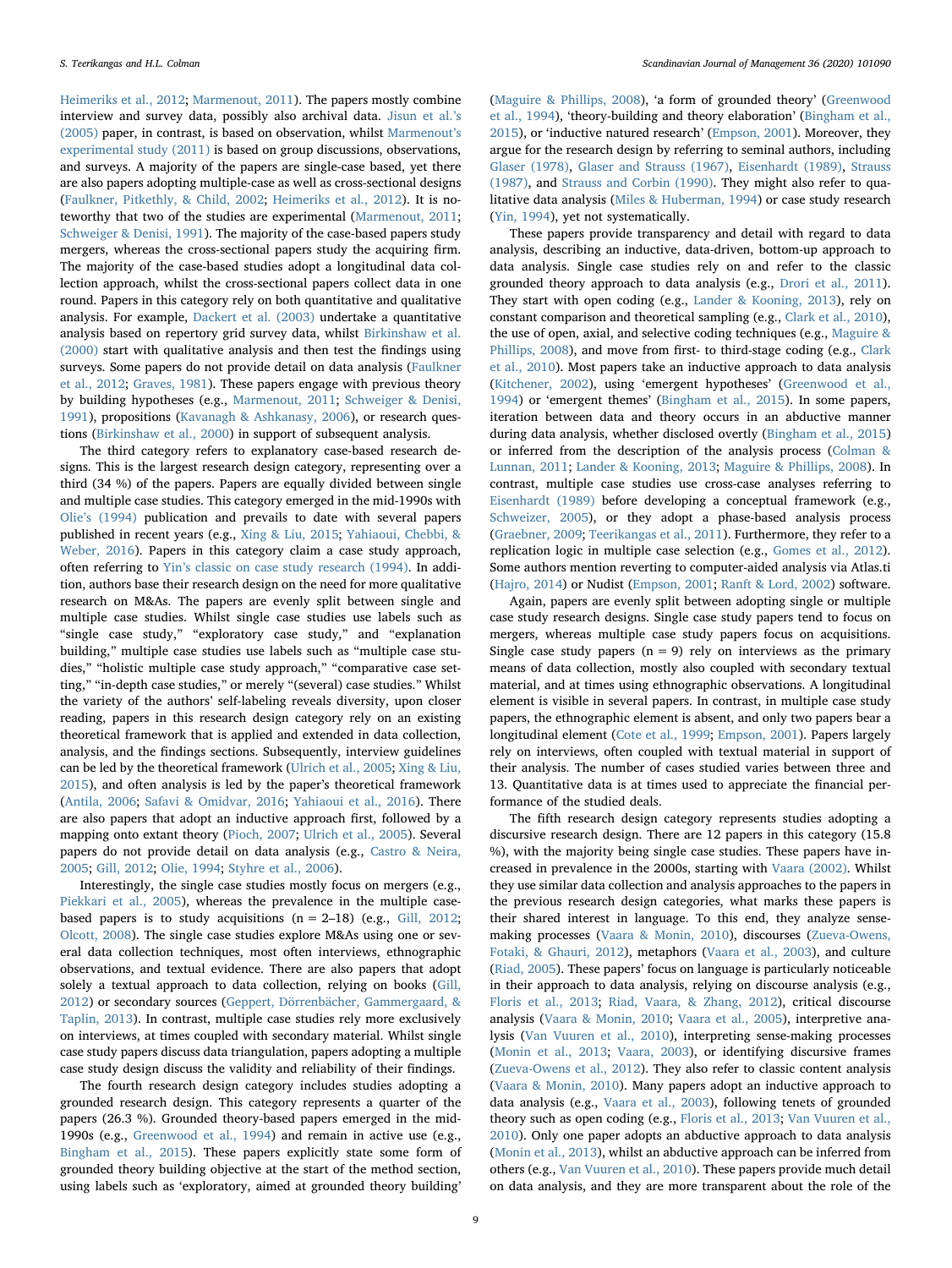researcher in influencing data collection than papers in the other categories.

As observed with the other research design categories, single case study papers study mergers, whereas multiple case study papers mostly study acquisitions. Papers rely on interviews as the primary mode of data collection, often coupled with documentary evidence and media texts, at times also using focus groups, seminars, ethnography, or autoethnography. Some papers exclusively rely on either documentary evidence (e.g., [Floris et al., 2013\)](#page-13-53) or seminars [\(Vaara et al., 2003](#page-15-23)). Only a few papers adopt a longitudinal research design, ranging from a seven-month ethnography [\(Riad, 2005](#page-14-43)) to a four-year study ([Monin](#page-14-45) [et al., 2013](#page-14-45)).

In summary, there is an evolution over time in the use of research designs. Qualitative M&A research began with descriptive research designs in the 1960s, followed by mixed methods research designs in the 1980s, explanatory case-based research designs in the early 1990s, grounded theory designs in the mid-1990s, and interpretive research in the early 2000s [\(Fig. 2](#page-6-0)). All research designs except descriptive designs remain in use. Explanatory case designs are the most prevalent research designs together with grounded theory, while discursive and mixed methods designs are also in use. Descriptive research designs are the least in use.

Upon closer look, certain patterns emerge from the data. In the study of M&As, single case designs are used to study mergers, whereas multiple case designs are mostly adopted in the study of acquisitions. In contrast, papers with a mixed methods research design all study mergers. Interviewing is the most common means of data collection, though it is mostly coupled with another data collection strategy, be it ethnography, numerical data (in mixed methods papers), documentary evidence, or media text. The use of media text is particularly noticeable in papers with a discursive design, but it is also used in single case grounded or explanatory papers. A longitudinal approach is noticeable in papers studying individual mergers in single case settings. Ethnographic elements are noticeable in most of the single case study papers, except ones with a descriptive design. There was quite some variation as to the transparency of data analysis; papers adopting grounded or discursive designs were particularly open in this respect. Authors adopting discursive research designs were the only ones to openly discuss their role in the research process.

#### 5. Modes of theorizing in the study of M&A

In this section, based on the previous analysis and in response to the paper's fourth objective, we present five modes of theorizing. We define a mode of theorizing as a paper's crafting vis-à-vis its theoretical contribution, theoretical positioning, and research design. Upon closer look, we observed that authors built their theoretical contributions using different theoretical positioning strategies [\(Table 4\)](#page-9-0), and using different research design strategies [\(Table 5\)](#page-10-0). Throughout this section, the reader is encouraged to refer to [Fig. 3](#page-10-1), which maps the theoretical contribution types against theoretical positioning and research design.

## 5.1. Type 1: practice-based theorizing

Practice-based theorizing refers to papers making practical contributions to the phenomenon of M&A, [Fig. 3.](#page-10-1) Nevertheless, with only four papers (5.2 %) in our sample of leading academic journals, practice-based theorizing appears not to be in vogue in leading academic journals. These four papers were theoretically positioned in the extant literature in various ways, [Table 4](#page-9-0). Half of the papers were positioned into the practice of M&As. One paper adopts a middle-range positioning, being positioned in the M&A literature, while another adopts a grand-mid range positioning. In other words, the majority of the papers lack a grand theory positioning and theoretical references beyond the literature on M&As. Papers making practice-based contributions rely solely on descriptive research designs, [Table 5](#page-10-0). Mixed methods,

<span id="page-9-0"></span>

|                                                                        |                             |                                | Paper's theoretical contribution (by number of papers) |               |                                                                                                                                 |     |                |
|------------------------------------------------------------------------|-----------------------------|--------------------------------|--------------------------------------------------------|---------------|---------------------------------------------------------------------------------------------------------------------------------|-----|----------------|
|                                                                        |                             | Practice-based<br>contribution |                                                        | contribution  | Middle range contribution Middle range & grand theory Grand theory & middle range Grand theory contribution Sum<br>contribution |     |                |
| Paper's theoretical positioning (by number of Grand theory positioning |                             |                                |                                                        |               |                                                                                                                                 |     | $\frac{8}{18}$ |
| papers)                                                                | Grand theory & middle range |                                | $^{12}$                                                |               |                                                                                                                                 |     | 23             |
|                                                                        | positioning                 |                                |                                                        |               |                                                                                                                                 |     |                |
|                                                                        | Middle range & grand theory |                                |                                                        |               |                                                                                                                                 |     | $\frac{8}{2}$  |
|                                                                        | positioning                 |                                |                                                        |               |                                                                                                                                 |     |                |
|                                                                        | Middle range positioning    |                                |                                                        |               |                                                                                                                                 |     | Ŀ              |
|                                                                        | Practice-based positioning  |                                |                                                        |               |                                                                                                                                 |     |                |
|                                                                        | Sum                         |                                |                                                        | $\frac{8}{1}$ | ።                                                                                                                               | LN. | 76             |
|                                                                        |                             |                                |                                                        |               |                                                                                                                                 |     |                |

Table 4

Typology of theoretical positioning to theoretical contribution.

Typology of theoretical positioning to theoretical contribution.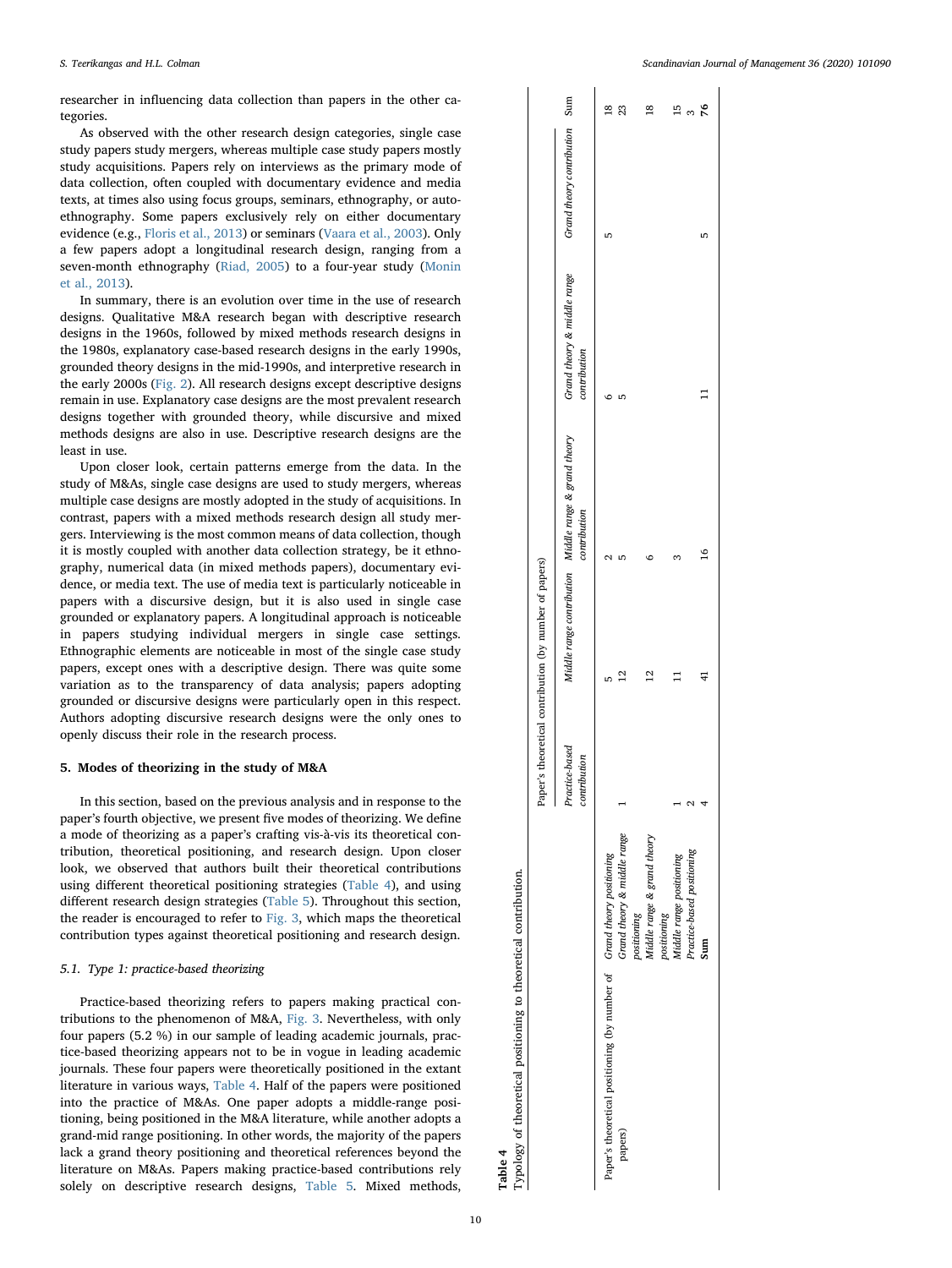#### <span id="page-10-0"></span>Table 5

Typology of research design to theoretical contribution.

|                             |                   |                                | Paper's theoretical contribution (by number of papers) |                                |                                             |                              |     |
|-----------------------------|-------------------|--------------------------------|--------------------------------------------------------|--------------------------------|---------------------------------------------|------------------------------|-----|
|                             |                   | Practice-based<br>contribution | Middle range<br>contribution                           | Middle & grand<br>contribution | Grand theory & middle<br>range contribution | Grand theory<br>contribution | Sum |
| Paper's research design (by | <i>Discursive</i> |                                |                                                        |                                |                                             |                              |     |
| number of papers)           | Grounded          |                                |                                                        |                                |                                             |                              | 20  |
|                             | Explanatory       |                                | 16                                                     |                                |                                             |                              | 26  |
|                             | Mixed methods     |                                |                                                        |                                |                                             |                              | 12  |
|                             | Descriptive       | 3                              |                                                        |                                |                                             |                              |     |
|                             | Sum               |                                | 41                                                     | 16                             | 11                                          |                              | 76  |

explanatory, grounded, or discursive research designs are absent.

## 5.2. Type 2: middle-range theorizing

In our sample, a large portion of the papers (53.9 %) seek a middlerange theoretical contribution to the field of M&A, [Fig. 3](#page-10-1). These papers make use of all five approaches to positioning their work with respect to previous research, [Table 4.](#page-9-0) Combined, a middle-range positioning, as well as mid-grand and grand-mid positioning strategies prevail. In other words, most papers adopt a theoretical positioning toward either midand/or grand theory, as only one paper is positioned onto the practice of M&A. Positioning toward grand theory alone is rare. In summary, papers in this category adopt parallel theoretical positioning and contribution strategies, as they both position and contribute to the middlerange literature of M&As, though often also with support from grand theory. Middle-range contributions are achieved via all five research designs, [Table 5](#page-10-0). The explanatory research design is the most popular research design, whilst grounded and mixed methods designs are also much used. In contrast, discursive and descriptive research designs are used, though they remain rarer in this category.

#### 5.3. Type 3: middle-range and grand theorizing

<span id="page-10-1"></span>Papers in this category contribute primarily to the middle-range field of M&As, and secondarily to a grand theory, [Fig. 3.](#page-10-1) This is the

second largest contribution category, representing a fifth of the papers in the sample (21 %). These papers adopt four approaches to positioning their work in the extant literature, [Table 4](#page-9-0). All papers are positioned in either mid- and/or grand theories, as no paper is positioned in the practice of M&A. Paralleling the contribution type, a mid-grand positioning or a grand-mid positioning are the most prevalent positioning strategies. Positioning in only the middle-range or grand theory occurs, though it remains rarer. Four research designs are in use in making mid-grand contributions, [Table 5](#page-10-0). The most prevalent research design for mid-grand contributions is a grounded research design. Discursive and explanatory research design are also used, whilst mixed methods designs are rare.

## 5.4. Type 4: grand and middle-range theorizing

Papers in this category contribute primarily to a grand theory, and secondarily to middle-range theorizing within the field of M&A, [Fig. 3](#page-10-1). Mid-grand theorizing represents 14.5 % of the papers in the sample. In this category, we identify only two approaches to theoretical positioning, [Table 4](#page-9-0). Papers appear to parallel the positioning and contribution strategies: in nearly equal prevalence are the use of a grand theory positioning alone, or by combining with a grand-mid positioning. Practice-based, middle-range, and mid-grand positioning strategies are absent from this category. Four research designs are used to make grand-mid theory contributions, [Table 5.](#page-10-0) Most papers adopt an

|                    |                |                           |                                          | Contributions to grand theory                 | Contributions to grand theory           | Contributions to grand theory |
|--------------------|----------------|---------------------------|------------------------------------------|-----------------------------------------------|-----------------------------------------|-------------------------------|
|                    |                |                           | Contributions to grand and               | Contributions to grand and middle-            |                                         | Contributions to grand and    |
|                    | Grand theory   |                           | middle-range theory                      | range theory                                  |                                         | middle-range theory           |
|                    | positioning    |                           |                                          | Contributions to middle-range and             | Contributions to middle-range           |                               |
|                    |                |                           |                                          | grand theory                                  | and grand theory                        |                               |
|                    |                | Contributions to middle-  | Contributions to middle-                 | Contributions to middle-range                 |                                         |                               |
|                    |                | range theory              | range theory                             | theory                                        |                                         |                               |
|                    |                |                           | Contributions to grand and               | Contributions to grand and middle-            | Contributions to grand and              | Contributions to grand and    |
|                    | Grand theory & |                           | middle-range theory                      | range theory                                  | middle-range theory                     | middle-range theory           |
|                    | middle range   |                           |                                          | Contributions to middle-range and             | Contributions to middle-range           |                               |
|                    | positioning    | Contributions to middle-  | Contributions to middle-                 | grand theory<br>Contributions to middle-range | and grand theory                        |                               |
|                    |                | range theory              | range theory                             | theory                                        |                                         |                               |
|                    |                | Contributions to practice |                                          |                                               |                                         |                               |
| <b>Theoretical</b> |                |                           |                                          |                                               |                                         |                               |
| positioning        | Middle range & |                           |                                          | Contributions to middle-range and             | Contributions to middle-range           | Contributions to middle-range |
|                    | grand theory   |                           |                                          | grand theory                                  | and grand theory                        | and grand theory              |
|                    | positioning    |                           | Contributions to middle-                 | Contributions to middle-range                 | Contributions to middle-range           | Contributions to middle-range |
|                    |                |                           | range theory<br>Contributions to middle- | theory                                        | theory<br>Contributions to middle-range | theory                        |
|                    |                |                           | range and grand theory                   |                                               | and grand theory                        |                               |
|                    |                |                           | Contributions to middle-                 | Contributions to middle-range                 | Contributions to middle-range           |                               |
|                    | Middle range   |                           | range theory                             | theory                                        | theory                                  |                               |
|                    | positioning    | Contributions to practice |                                          |                                               |                                         |                               |
|                    |                |                           | Contributions to middle-                 |                                               |                                         |                               |
|                    |                |                           | range theory                             |                                               |                                         |                               |
|                    |                |                           |                                          |                                               |                                         |                               |
|                    | Practice-based | Contributions to practice |                                          |                                               |                                         |                               |
|                    | positioning    |                           |                                          |                                               |                                         |                               |
|                    |                | Descriptive               | Mixed methods                            | Explanatory research design                   | Grounded research design                | Discursive research           |
|                    |                | research design           | research design                          |                                               |                                         | design                        |
|                    |                |                           |                                          |                                               |                                         |                               |

#### **Research design**

Fig. 3. Matching theoretical contribution to theoretical positioning and research design strategy. Legend: The colour coding in [Fig. 3](#page-10-1) relates to the types of theoretical contributions as follows:<br>Contribution to grand theory

Contribution to grand and middle-range theory Contribution to middle-range and grand theory Contribution to middle-range theory Contribution to practice

.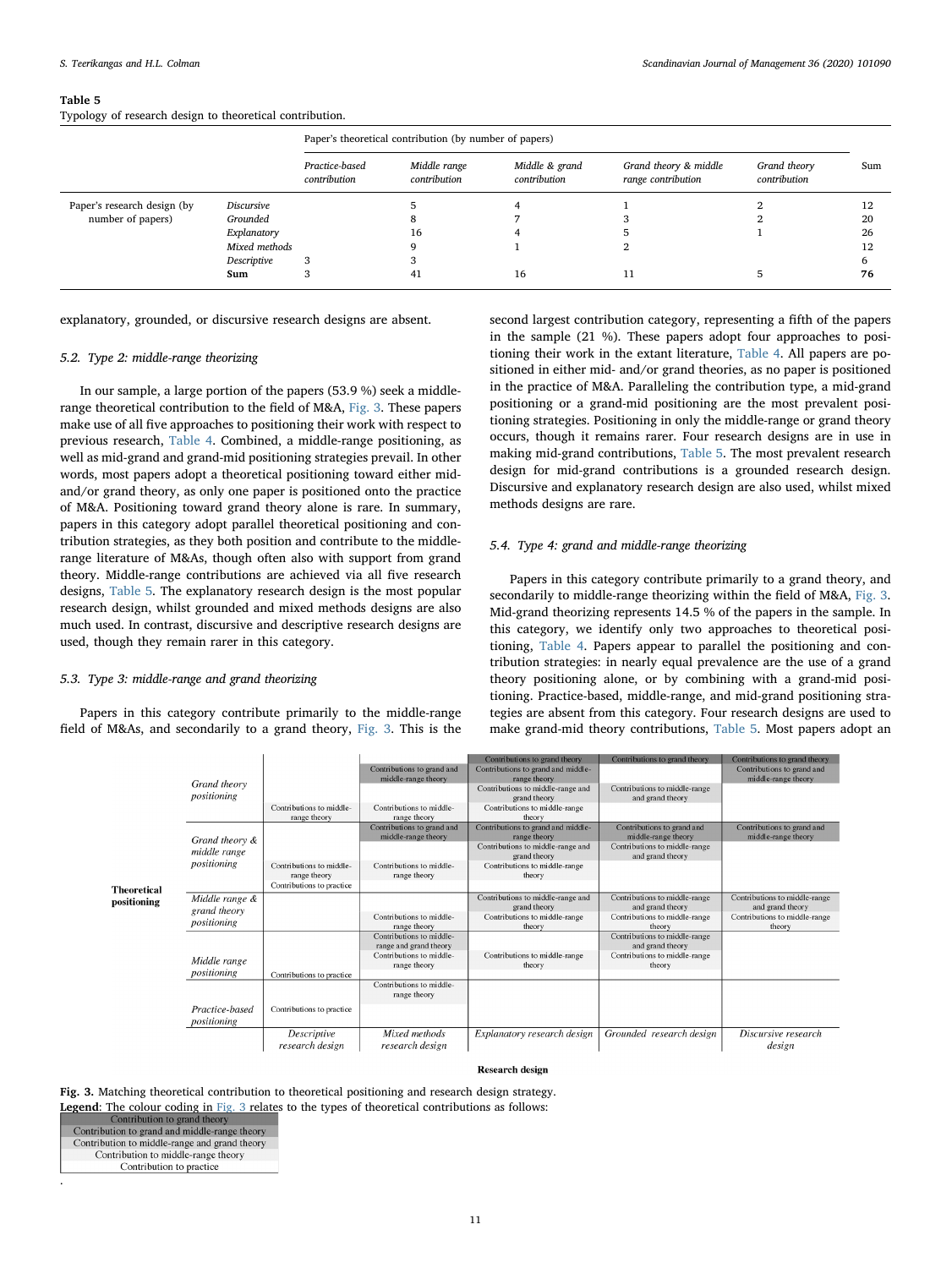explanatory research design; others use a grounded research design. Discursive or mixed methods research designs are rarer. Descriptive research designs are absent.

#### 5.5. Type 5: grand theorizing

The fifth category of papers studies M&As, yet solely contributes to grand theory, [Fig. 3.](#page-10-1) This is a relatively small category, counting only five papers (6.6 %). Papers making a grand theory contribution only use one theoretical positioning strategy: grand theory positioning, [Table 4](#page-9-0). Papers in this category thus bear parallel positioning and contribution strategies. It deserves mention that practice-based and middle-range positioning strategies are absent. Grand theory contributions are achieved using three research designs: discursive, grounded, and explanatory, [Table 5.](#page-10-0) Mixed method and descriptive research designs are absent from this theorizing type.

## 5.6. Summary

The above analysis leads us to conclude that the study of M&As operates on the middle ground. In the study of M&As, middle-range contributions represent the single most important contribution category (53.9 %), whilst mixed mid-grand or grand-mid contributions are also prevalent (35.5 %). in combination, middle-range, mid-grand, and grand-mid contributions thus represent the majority (89.3 %) of the studied contributions. Whilst practice-based and grand theory contributions also exist, they are a minority (i.e., representing 5.6 % and 6.2 % of the sample respectively). We further observe that authors parallel their positioning and contribution strategies in that, for example, a mid-range contribution is made with a mid-range positioning, whereas a grand theory contribution is made via a grand-theory positioning, [Fig. 3.](#page-10-1) Regarding research design, while all five designs are used for middle-range contributions, only discursive, grounded, and explanatory research designs are used in making grand theory-related contributions, [Fig. 3.](#page-10-1)

## 6. Discussion

In this paper, we set out to explore the means of theorizing in the qualitative study of M&As. In this section, we discuss the implications of our findings onto extant research.

#### 6.1. Theorizing in phenomenon-based research

The question of what makes a theoretical contribution is central to scientific research [\(Bartunek et al., 2006;](#page-12-0) [Whetten, 1989](#page-15-2)). Science advances via novel contributions. Notwithstanding, this has been the subject of heated debate in recent decades in the management sciences ([Ghoshal, 2005;](#page-13-14) [Hillman, 2011](#page-14-57)). The study of theoretical contributions has thus far focused on practices in individual journals ([Colquitt &](#page-13-4) [Zapata-Phelan, 2007](#page-13-4); [Corley & Gioia, 2011;](#page-13-5) [Locke & Golden-Biddle,](#page-14-3) [1997\)](#page-14-3) or disciplines [\(Bergh, 2003;](#page-13-8) [Davis, 1971;](#page-13-7) [Hallgren, 2012](#page-14-6); [Ladik &](#page-14-4) [Stewart, 2008](#page-14-4); [Nicholson et al., 2018\)](#page-14-5).

All the while, despite calls for phenomenon-driven research ([Schwartz & Stensaker, 2014](#page-14-7); [Von Krogh et al., 2012](#page-15-3)), we have scant appreciation as to how phenomenon-based researchers theorize. Examples of phenomenon-based research fields include mergers and acquisitions, joint ventures, alliances, outsourcing arrangements, project management, or corporate social responsibility. In this paper, we contribute to the emerging body of knowledge on means of theorizing via the study of one particular management phenomenon, namely M&As. Whilst calls for enhanced theorizing in the study of M&As have been made [\(Greenwood et al., 1994;](#page-13-38) [Schweiger & Goulet, 2000](#page-14-58); [Sinatra &](#page-14-59) [Dubini, 1994\)](#page-14-59), little is known on the reality of theorizing in this field. In this paper, we sought to 'look within' the study of M&As in order to appreciate the actual practices of theorizing.

Our findings portray the field of M&As as a vivid arena of theorizing. Through our analysis, we identified five types of theoretical contributions in the study of M&A. These include contributions to (1) practice; (2) the local phenomenon-based literature under study—this we termed "middle-range theorizing"; (3) a broader, well-known theory—here termed a "grand theory"; and (4 & 5) a mix of middle-range and grand theories in either order. Whereas previous research acknowledges the three categories of practice-based, middle-range, and grand theory contributions, we observed that these contribution types can also be used in tandem. We further observed an evolution over time in the use of these contributions [\(Fig. 2](#page-6-0)), gradually evolving toward higher levels of theorizing. In sum, our findings are a call to recognize that theorizing there is in the study of the M&A phenomenon.

Upon closer look, though, some contribution types are more prevalent than others. In particular, our findings highlight the prevalence of middle-range theorizing in the study of M&As. Our analysis points out that the majority of the studied papers contribute directly (53.9 %) or indirectly (35.5 %) to the local, phenomenon-based literature under study (i.e., M&A research). On the one hand, this related to papers only making middle-range contributions to the M&A-based literature. On the other hand, this related to contributing to middle-range and grand theories, in either order. We identified contributions to practice or solely to grand theory, but these are rarer. This analysis leads us to conclude that middle-range theorizing in the study of empirically relevant phenomena, in the example of M&As, is alive and rife.

The prevalence of middle-range contributions in the study of M&As engages with two well-known tensions in management research. For one, it can partly explain the chasm as to why M&A research has, at times, been critiqued for being atheoretical ([Greenwood et al., 1994](#page-13-38); [Schweiger & Goulet, 2000\)](#page-14-58). If theory is equated with "grand" theory, then the contributions arising from the empirical study of a real-world phenomenon changing over time (such as an M&A) appears not to fit this definition. Its study requires closeness to the empirical reality of the studied phenomenon. For another, the prevalence of middle-range theorizing in the study of M&A contradicts the claim that management research lacks theories befitting the practiced reality [\(Ghoshal, 2005](#page-13-14); [Walsh et al., 2006](#page-15-1)). Middle-range theorizing offers a means to develop practically and scientifically relevant theories [\(Corley & Gioia, 2011](#page-13-5)). Middle-range theorizing thus bears potential as a panacea for management research in addressing the practice–theory debate.

A limitation to account for concerns the sample of journals selected. We focused on leading international academic journals with high-impact factors. We expected such journals to have published high-quality papers on M&As. All the while, this choice may have led to the studied papers being more theoretical than the average. We could thus expect that the prevalence of middle-range theorizing is even more significant beyond the studied journals. It deserves mention that this limitation is partly countered by the fact that the findings held up across all sampled journals, including the level 2 and 3 journals in the sample. Nevertheless, it can be argued that had more practice-oriented academic journals been included in the sample (e.g., California Management Review or Long Range Planning), a greater array of practice-based contributions would have been identified. In other words, we might expect the study of M&As, overall, to be more practice and middle-range driven than the present findings attest.

## 6.2. The interplay of theory and method in crafting contributions

Acknowledging that theory and method have been treated separately in the discussion on theorizing, authors have recently shown interest in the interplay between theory and method ([Cornelissen,](#page-13-10) [2017;](#page-13-10) [Van Maanen et al., 2007\)](#page-15-8). All the while, to the best of our knowledge, very few papers have examined theorizing styles combined with an author's choice of theory and method. In this paper, we took up this challenge, focusing on authors' theory-method choices in crafting their theoretical contributions. This led us to answer [Locke & Golden-](#page-14-3)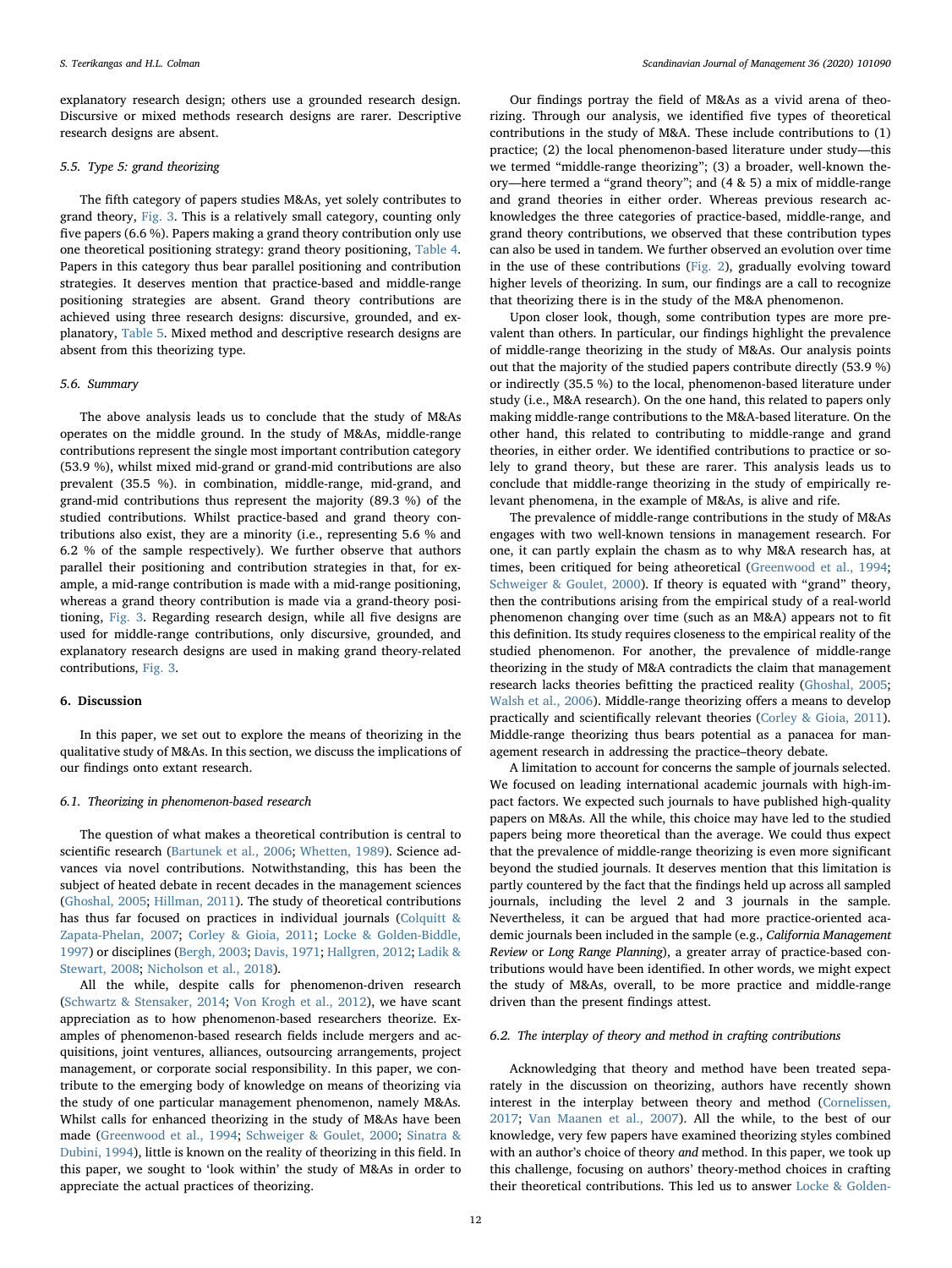Biddle'[s call \(1997\)](#page-14-3) to appreciate theorizing practices throughout a paper. Whereas previous reviews of theorizing practices have focused on specific sections of a paper, be it research questions, abstracts, introductions, or method sections, we analyze the entire paper; the paper's front end, method section, and back end. This inquiry led us to deconstructing theory and method as follows.

On one hand, we deconstruct the term 'theory' in the theory– method debate into two. First, 'theory' refers to the outcome of theorizing (i.e., a theoretical contribution). Second, 'theory' refers to the previous body of literature that a paper builds on in making its contribution. We identified five strategies that authors use in theoretically positioning their paper, from practice-based positioning, to middlerange positioning, to coupling mid- and grand-range positioning (in either order), or grand theory positioning. In other words, in the study of a phenomenon (e.g., M&As), authors have various options as to theoretical positioning. We further found that the level of theoretical positioning and theoretical contribution often matched.

On the other hand, another debate relates to how the choice of method affects the theorizing endeavor. Recent reviews have focused on the method-theorizing match [\(Cornelissen, 2017\)](#page-13-10) and on theorizing using qualitative research whether using theory-building designs ([Gehman et al., 2018\)](#page-13-29) or case-based designs [\(Welch et al., 2011](#page-15-4), 2013). To the best of our knowledge, however, the connection between how the choice of method affects the theoretical contribution remains to be made.

Our findings provide tentative, early pointers in answering this question. First, we identified five research designs used in qualitative M &A papers: papers adopting a descriptive, mixed methods, explanatory case-based, grounded, or discursive research design. We found that cases were prevalent units of analysis across all the research design categories, yet studies with descriptive and mixed methods research designs also used cross-sectional data. Second, we observed that authors achieve different types of theoretical contributions by mixing and matching theoretical positioning and research design. This three-dimensional analysis (contribution – theory – method) led us to identifying five modes of theorizing in the study of M&As. These modes of theorizing vary in their location on the practice – middle-range theory – grand theory axis, ranging from practice-based theorizing, middlerange theorizing, a mix of grand and middle-range theorizing (in either order), to grand theorizing, [Fig. 3](#page-10-1). We found that the level of theoretical positioning and theoretical contribution are often matched, while a variety of research designs are in use, [Fig. 3](#page-10-1).

Going forward, it is worth finding out whether the theoretical positioning and research design patterns observed for M&As hold in the study of other phenomena. M&As represent an inter-organizational encounter, where an exchange of ownership takes place, often followed by post-deal change via integration projects ([Graebner et al., 2017](#page-13-0); [Steigenberger, 2017](#page-15-35)). Thus, theorizing patterns might differ for other phenomena. More research is warranted on theorizing practices using different types of research designs in phenomenon-based research.

## 6.3. A future research agenda

Echoing [Merton \(1949\)](#page-14-17), in the study of M&As, the next challenge concerns the transition from middle-range to grand theories. From a currently rich and varied array of middle-range contributions, the study of M&A could develop toward higher-order theorizing. Presently, such efforts are made via reviews of the field (e.g., [Haleblian et al., 2009](#page-13-1); [Sarala et al., 2019](#page-14-0)) or meta-analyses [\(King, Dalton, Daily, & Covin,](#page-14-60) [2004\)](#page-14-60). Going forward, this would entail theorizing on both the phenomenon of M&A and on the implications of growth via M&As on organizations of the 21st century ([Barkema & Schijven, 2008](#page-12-7); [Teerikangas, Joseph, & Faulkner, 2012](#page-15-36)).

Yet, in the debate on theorizing in management research, there is scant reference to middle-range theorizing ([Bacharach, 1989;](#page-12-1) [Weick,](#page-15-11) [1989\)](#page-15-11). All the while, management research is critiqued for lacking

practical relevance and impact [\(Ghoshal, 2005;](#page-13-14) [Sandberg & Tsoukas,](#page-14-13) [2011\)](#page-14-13). Top-tier journals are critiqued for focusing on novel theoretical contributions ([Mathieu, 2016\)](#page-14-12) and qualitative research for becoming uniform and template-like ([Cornelissen, 2017\)](#page-13-10). It appears that as in sociology in the mid-20th century, management research emphasizes grand theorizing ([Chakravarthy & Doz, 1992;](#page-13-59) [Feldman, 2000](#page-13-11); [Walsh](#page-15-1) [et al., 2006;](#page-15-1) newer) at the expense of middle-range theorizing. Our findings lead us to argue that middle-range theorizing befits in particular the study of phenomena that operate on the middle ground between practice and theory ([Bogen & Woodward, 1988\)](#page-13-13).

Going forward, we call for re-introducing middle-range theory into the debate on theorizing in management, in particular phenomenonbased research [\(Laughlin, 1995](#page-14-20); [Morrow & Muchinsky, 1980\)](#page-14-18). Further, there is a need to develop methods of middle-range theorizing and methods that integrate middle-range theories toward higher-order theory [\(Merton, 1949](#page-14-17)). Via a focus on middle-range theorizing across the phenomena studied in management, the discussion on the present state of management theorizing would be deepened. By appreciating and building on its middle-range theories, management as a discipline could develop higher-order theories. This calls for a cooperative mindset between scientists, however, countering Popper'[s \(1959\)](#page-14-61) view that science develops best under competitive conditions. In so doing, beyond supporting the advancement of individual fields of science, middle-range theorizing can support interdisciplinary inquiry [\(Boudon,](#page-13-18) [1991\)](#page-13-18).

In closing, our findings are a call to re-appropriate middle-range theorizing as a means of developing empirically grounded analyses of contemporary phenomena combining practical and academic relevance. We argue that such middle-range theorizing efforts will, over time, accumulate and develop toward grand theories bearing practical relevance. This could be called living the Merton legacy.

## Acknowledgements

This paper has been finalised under funding from The Academy of Finland's Strategic Research Council to the research project 'CICAT2025 Circular Economy Catalysts: From Innovation to Business Ecosystems', funding ID 320207. As the paper has matured and developed, we are grateful for the constructive comments of Dr. Noelia Reynolds, Professor Lassi Linnanen, Professor Audrey Rouzies, Associate Professor Eriikka Paavilainen-Mäntymäki, Dr. Lauri-Matti Palmunen, University College London Bartlett School of Project Management's research seminar participants spring 2014, Turku School of Economics Management department's research seminar participants fall 2018, and anonymous reviewers' from Academy of Management annual Meeting 2011.

#### References

- <span id="page-12-2"></span>Alvesson, M., & Kärreman, D. (2007). Constructing mystery: Empirical matters in theory development. Academy of Management Review, 32(4), 1265–1281. [https://doi.org/10.](https://doi.org/10.5465/amr.2007.26586822) [5465/amr.2007.26586822.](https://doi.org/10.5465/amr.2007.26586822)
- <span id="page-12-3"></span>Alvesson, M., & Sandberg, J. (2013). How management studies lost its way? Ideas for more imaginative and innovative research. Journal of Management Studies, 50(1), 128–152. <https://doi.org/10.1111/j.1467-6486.2012.01070.x>.
- <span id="page-12-5"></span>Antila, E. (2006). The role of HR managers in international mergers and acquisitions: A multiple case study. International Journal of Human Resource Management, 17(6), 999–1020. [https://doi.org/10.1080/09585190600693322.](https://doi.org/10.1080/09585190600693322)
- <span id="page-12-1"></span>Bacharach, S. B. (1989). Organizational theories: Some criteria for evaluation. Academy of Management Review, 14(4), 496–515. <https://doi.org/10.5465/amr.1989.4308374>.
- <span id="page-12-7"></span>Barkema, H. G., & Schijven, M. (2008). Toward unlocking the full potential of acquisitions: The role of organizational restructuring. Academy of Management Journal, 51(4), 696–722. <https://doi.org/10.5465/amr.2008.33665204>.
- <span id="page-12-0"></span>Bartunek, J. M., Rynes, S. L., & Ireland, D. R. (2006). What makes management research interesting, and why does it matter? Academy of Management Journal, 49(1), 9–15. [https://doi.org/10.5465/amj.2006.20785494.](https://doi.org/10.5465/amj.2006.20785494)
- <span id="page-12-4"></span>Bastien, D. T. (1987). Common patterns of behaviour and communication in corporate mergers and acquisitions. Human Resource Management, 26(1), 17–33. [https://doi.](https://doi.org/10.1002/hrm.3930260103) [org/10.1002/hrm.3930260103.](https://doi.org/10.1002/hrm.3930260103)
- <span id="page-12-6"></span>Bansal, P., Smith, W. K., & Vaara, E. (2018). New ways of seeing through qualitative research. Academy of Management Journal, 61(4), 1189–1195. [https://doi.org/10.](https://doi.org/10.5465/amj.2018.4004)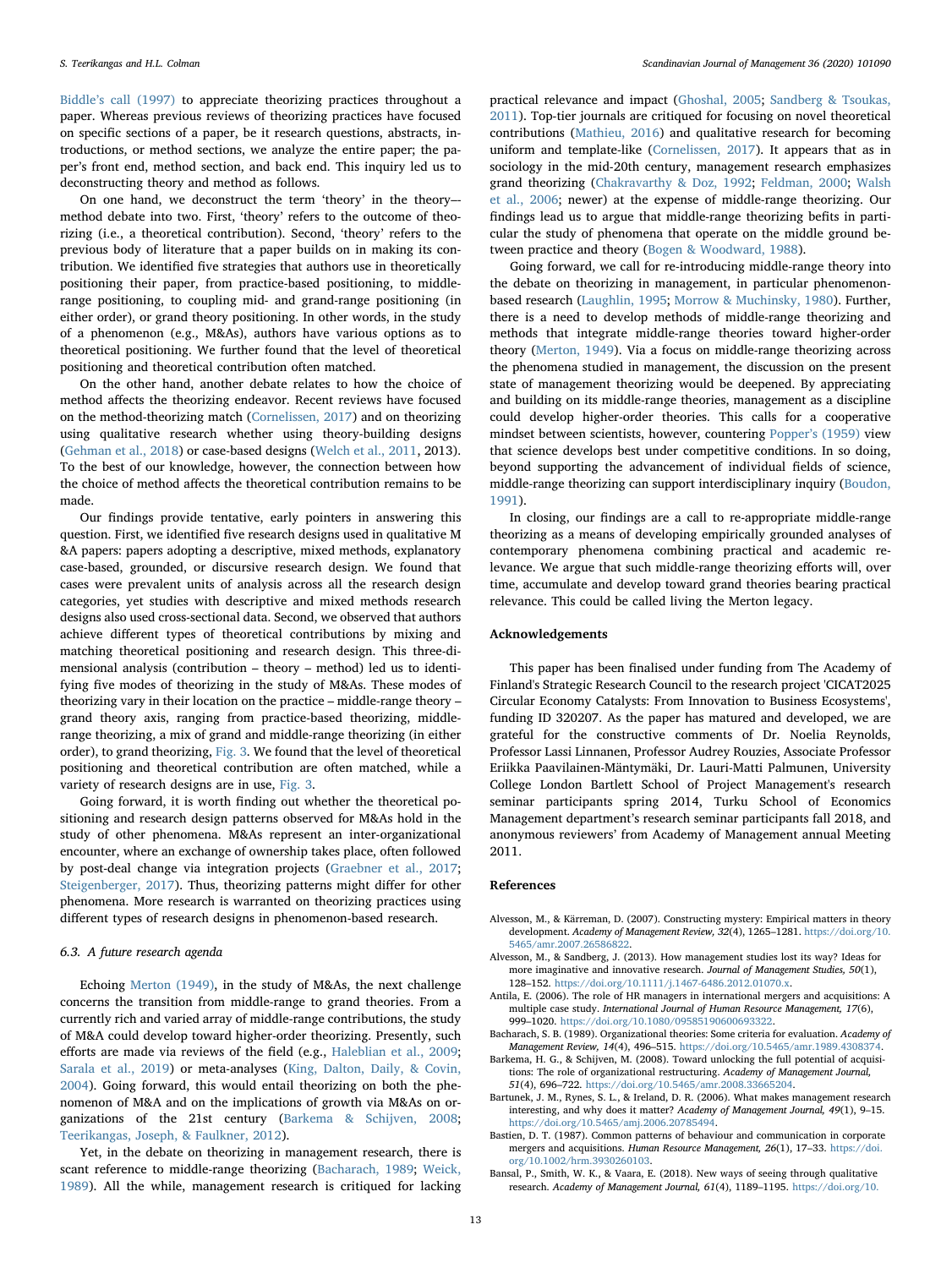[5465/amj.2018.4004.](https://doi.org/10.5465/amj.2018.4004)

- <span id="page-13-8"></span>Bergh, D. D. (2003). From the editors: Thinking strategically about contribution. Academy of Management Journal, 46(2), 135–136. [https://doi.org/10.5465/amj.2003.](https://doi.org/10.5465/amj.2003.17481820) [17481820](https://doi.org/10.5465/amj.2003.17481820).
- <span id="page-13-47"></span>Berglund, J., Strannegård, L., & Tillberg, U. (2004). High-touch and hightech—Paradoxical narratives in a bank merger. Scandinavian Journal of Management, 20(4), 335–355. [https://doi.org/10.1016/j.scaman.2004.03.003.](https://doi.org/10.1016/j.scaman.2004.03.003)
- <span id="page-13-22"></span>Bierstedt, R. (1960). Sociology and humane learning. American Sociological Review, 25(1), 3–9. <https://www.jstor.org/stable/2088942>.
- <span id="page-13-55"></span>Bingham, C., Heimeriks, K., Schijven, M., & Gates, S. (2015). Concurrent learning: How firms develop multiple dynamic capabilities in parallel. Strategic Management Journal, 36(12), 1802–1825. <https://doi.org/10.1002/smj.2347>.
- <span id="page-13-33"></span>Birkinshaw, J., Bresman, H., & Håkansson, L. (2000). Managing the post-acquisition integration process: How the human integration and task integration processes interact to foster value creation. Journal of Management Studies, 37(3), 395–425. [https://doi.](https://doi.org/10.1111/1467-6486.00186) [org/10.1111/1467-6486.00186.](https://doi.org/10.1111/1467-6486.00186)
- <span id="page-13-13"></span>Bogen, J., & Woodward, J. (1988). Saving the phenomena. The Philosophical Review, 97(3), 303–352. <https://www.jstor.org/stable/2185445>.
- <span id="page-13-18"></span>Boudon, R. (1991). What middle-range theories are. Contemporary Sociology, 20(4), 519–522. [https://www.jstor.org/stable/2071781.](https://www.jstor.org/stable/2071781)
- <span id="page-13-23"></span>Bourgeois, L. J. (1979). Toward a method of middle-range theorizing. Academy of Management Review, 4(3), 443–447. [https://doi.org/10.5465/amr.1979.4289127.](https://doi.org/10.5465/amr.1979.4289127) Boxenbaum, E., & Rouleau, L. (2011). New knowledge products as bricolage: Metaphors
- <span id="page-13-28"></span>and scripts in organizational theory. Academy of Management Review, 36(2), 272–296. [https://doi.org/10.5465/amr.2009.0213.](https://doi.org/10.5465/amr.2009.0213)
- <span id="page-13-34"></span>Buono, A. F., Bowditch, J. L., & Lewis, J. W. (1985). When cultures collide: The anatomy of a merger. Human Relations, 38(5), 477–500. [https://doi.org/10.1177/](https://doi.org/10.1177/001872678503800506) [001872678503800506](https://doi.org/10.1177/001872678503800506).
- <span id="page-13-32"></span>Burke, W. W., & Jackson, P. (1991). Making the SmithKline Beecham merger work. Human Resource Management, 30(1), 69–87. [https://doi.org/10.1002/hrm.](https://doi.org/10.1002/hrm.3930300105) [3930300105](https://doi.org/10.1002/hrm.3930300105).
- <span id="page-13-16"></span>Byron, K., & Thatcher, S. (2016). Editor's comments: What I know now that I wish I knew then—Teaching theory and theory building. Academy of Management Review, 41(1), 1–8. <https://doi.org/10.5465/amr.2015.0094>.
- <span id="page-13-9"></span>Cartwright, S., Teerikangas, S., Rouzies, A., & Wilson-Evered, E. (2012). Methods in M&A: A look at the past, and the future, to forge a path forward. Scandinavian Journal of Management, 28(2), 95–106. <https://doi.org/10.1016/j.scaman.2012.03.002>.
- <span id="page-13-50"></span>Castro, C., & Neira, E. (2005). Knowledge transfer: Analysis of three internet acquisitions. International Journal of Human Resource Management, 16(1), 120–135. [https://doi.](https://doi.org/10.1080/0958519042000295993) [org/10.1080/0958519042000295993.](https://doi.org/10.1080/0958519042000295993)
- <span id="page-13-59"></span>Chakravarthy, B. S., & Doz, Y. (1992). Strategy process research: Focusing on corporate self-renewal. Strategic Management Journal, 13(S1), 5–14. [https://doi.org/10.1002/](https://doi.org/10.1002/smj.4250131003) [smj.4250131003](https://doi.org/10.1002/smj.4250131003).
- <span id="page-13-21"></span>Chau, V. S., & Witcher, B. J. (2005). Longitudinal tracer studies: Research methodology of the middle range. British Journal of Management, 16(4), 343–355. [https://doi.org/10.](https://doi.org/10.1111/j.1467-8551.2005.00459.x) [1111/j.1467-8551.2005.00459.x](https://doi.org/10.1111/j.1467-8551.2005.00459.x).
- <span id="page-13-40"></span>Choi, S., Holmberg, I., Löwstedt, J., & Brommels, M. (2011). Executive management in radical change: The case of the Karolinska University Hospital merger. Scandinavian Journal of Management, 27(1), 11–23. [https://doi.org/10.1016/j.scaman.2010.08.](https://doi.org/10.1016/j.scaman.2010.08.002) [002](https://doi.org/10.1016/j.scaman.2010.08.002).
- <span id="page-13-36"></span>Clark, S. M., Gioia, D. A., Ketchen, D. J., & Thomas, J. B. (2010). Transitional identity as a facilitator of organizational identity change during a merger. Administrative Science Quarterly, 55(3), 397–438. [https://doi.org/10.2189/asqu.2010.55.3.397.](https://doi.org/10.2189/asqu.2010.55.3.397)
- <span id="page-13-43"></span>Colman, H. L., & Lunnan, R. (2011). Organizational identification and serendipitous value creation in post-acquisition integration. Journal of Management, 37(3), 839–860. [https://doi.org/10.1177/0149206309354645.](https://doi.org/10.1177/0149206309354645)
- <span id="page-13-4"></span>Colquitt, J. A., & Zapata-Phelan, C. P. (2007). Trends in theory building and theory testing: A five-decade study of the AMJ. Academy of Management Journal, 50(6), 1281–1303. <https://doi.org/10.5465/amj.2007.28165855>.
- <span id="page-13-5"></span>Corley, K. G., & Gioia, D. A. (2011). Building theory about theory building: What constitutes a theoretical contribution? Academy of Management Review, 36(1), 12–32. [https://doi.org/10.5465/amr.2009.0486.](https://doi.org/10.5465/amr.2009.0486)
- <span id="page-13-10"></span>Cornelissen, J. P. (2017). Preserving theoretical divergence in management research: Why the explanatory potential of qualitative research should be harnessed rather than suppressed. Journal of Management Studies, 54(3), 368-383. [https://doi.org/10.](https://doi.org/10.1111/joms.12210) [1111/joms.12210](https://doi.org/10.1111/joms.12210).
- <span id="page-13-6"></span>Cornelissen, J. P., & Durand, R. (2014). Moving forward: Developing theoretical contributions in management studies. Journal of Management Studies, 51(6), 995–1022. <https://doi.org/10.1111/joms.12078>.
- <span id="page-13-42"></span>Cote, L., Langley, A., & Pasquero, J. (1999). Acquisition strategy and dominant logic in an engineering firm. Journal of Management Studies, 36(7), 919–952. [https://doi.org/10.](https://doi.org/10.1111/1467-6486.00164) [1111/1467-6486.00164.](https://doi.org/10.1111/1467-6486.00164)
- <span id="page-13-45"></span>Dackert, I., Jackson, P., Brenner, S.-O., & Johansson, C. R. (2003). Eliciting and analysing employees' expectations of a merger. Human Relations, 56(6), 705-725. https://doi [org/10.1177/00187267030566004](https://doi.org/10.1177/00187267030566004).
- <span id="page-13-30"></span>Danese, P., Manfe, V., & Romano, P. (2018). A systematic literature review on recent lean research: State-of-the-art and future directions. International Journal of Management Reviews, 20(2), 579–605. [https://doi.org/10.1111/ijmr.12156.](https://doi.org/10.1111/ijmr.12156)
- <span id="page-13-7"></span>Davis, M. S. (1971). That's interesting! Towards a phenomenology of sociology and a sociology of phenomenology. Philosophy of the Social Sciences, 1(4), 309–344. [https://](https://doi.org/10.1177/004839317100100211) [doi.org/10.1177/004839317100100211.](https://doi.org/10.1177/004839317100100211)
- <span id="page-13-15"></span>Delbridge, R., & Fiss, P. C. (2013). Editor's comments: Styles of theorizing and the social organization of knowledge. Academy of Management Review, 38(3), 325–331. [https://](https://doi.org/10.5465/amr.2013.0085) [doi.org/10.5465/amr.2013.0085.](https://doi.org/10.5465/amr.2013.0085)
- <span id="page-13-41"></span>DiFonzo, N., & Bordia, P. (1998). A tale of two corporations: Managing uncertainty during organizational change. Human Resource Management, 37(4), 295–305. [https://doi.](https://doi.org/10.1002/(SICI)1099-050X(199823/24)37:3/4<295::AID-HRM10>3.0.CO;2-3)

[org/10.1002/\(SICI\)1099-050X\(199823/24\)37:3/4<295::AID-HRM10>3.0.CO;2-3.](https://doi.org/10.1002/(SICI)1099-050X(199823/24)37:3/4<295::AID-HRM10>3.0.CO;2-3)

- <span id="page-13-44"></span>Drori, I., Wrzesniewski, A., & Ellis, S. (2011). Cultural clashes in a "merger of equals": The case of high-tech start-ups. Human Resource Management, 50(5), 625–649. [https://](https://doi.org/10.1002/hrm.20446) [doi.org/10.1002/hrm.20446.](https://doi.org/10.1002/hrm.20446)
- <span id="page-13-52"></span>Drori, I., Wrzesniewski, A., & Ellis, S. (2013). One out of many? Boundary negotiation and identity formation in postmerger integration. Organization Science, 24(6), 1717–1741. <https://doi.org/10.1287/orsc.1120.0814>.
- <span id="page-13-27"></span>Edmondson, A. C., & McManus, S. E. (2007). Methodological fit in management field research. Academy of Management Review, 32(4), [https://doi.org/10.5465/amr.2007.](https://doi.org/10.5465/amr.2007.26586086) [26586086](https://doi.org/10.5465/amr.2007.26586086).
- <span id="page-13-58"></span>Eisenhardt, K. (1989). Building theories from case study research. Academy of Management Review, 14(4), 532–550. <https://doi.org/10.5465/amr.1989.4308385>.
- <span id="page-13-37"></span>Empson, L. (2001). Fear of exploitation and fear of contamination: Impediments to knowledge transfer in mergers between professional service firms. Human Relations, 54(7), 839–862. [https://doi.org/10.1177/0018726701547003.](https://doi.org/10.1177/0018726701547003)
- <span id="page-13-24"></span>[Eriksen, T. H., & Nielsen, F. S. \(2001\).](http://refhub.elsevier.com/S0956-5221(18)30324-5/sbref0215) A history of anthropology. Chicago, IL: The [University of Chicago Press.](http://refhub.elsevier.com/S0956-5221(18)30324-5/sbref0215)
- <span id="page-13-39"></span>Faulkner, D., Pitkethly, R., & Child, J. (2002). International mergers and acquisitions in the UK 1985–94: A comparison of national HRM practices. International Journal of Human Resource Management, 13(1), 106–122. [https://doi.org/10.1080/](https://doi.org/10.1080/09585190110092839) [09585190110092839.](https://doi.org/10.1080/09585190110092839)
- <span id="page-13-2"></span>[Faulkner, D., Teerikangas, S., & Joseph, R. \(2012\).](http://refhub.elsevier.com/S0956-5221(18)30324-5/sbref0225) Handbook of mergers and acquisitions. [Oxford: Oxford University Press](http://refhub.elsevier.com/S0956-5221(18)30324-5/sbref0225).
- <span id="page-13-11"></span>Feldman, M. S. (2000). Organizational routines as a source of continuous change.
- <span id="page-13-3"></span>Organization Science, 11(6), 611–629. [https://doi.org/10.1287/orsc.11.6.611.12529.](https://doi.org/10.1287/orsc.11.6.611.12529) Ferris, G. R., Hochwarter, W. A., & Buckely, M. R. (2012). Theory in the organizational sciences: How will we know it when we see it? Organizational Psychology Review, 2(1), 94–106. [https://doi.org/10.1177/2041386611423696.](https://doi.org/10.1177/2041386611423696)
- <span id="page-13-53"></span>Floris, M., Grant, D., & Kutcher, L. (2013). Mining the discourse: Strategizing during BHP Billiton's attempted acquisition of Rio Tinto. Journal of Management Studies, 50(7), 1185–1215. <https://doi.org/10.1111/joms.12035>.
- <span id="page-13-29"></span>Gehman, J., Glaser, V. L., Eisenhardt, K. M., Gioia, D., Langley, A., & Corley, K. G. (2018). Finding theory-method fit: A comparison of three qualitative approaches to theory building. Journal of Management Inquiry, 27(3), 284–300. [https://doi.org/10.1177/](https://doi.org/10.1177/1056492617706029) [1056492617706029.](https://doi.org/10.1177/1056492617706029)
- <span id="page-13-17"></span>George, G. (2016). From the editors: Management research in AMJ: Celebrating impact while striving for more. Academy of Management Journal, 59(6), 1869–1877. [https://](https://doi.org/10.5465/amj.2016.4006) [doi.org/10.5465/amj.2016.4006](https://doi.org/10.5465/amj.2016.4006).
- <span id="page-13-51"></span>Geppert, M., Dörrenbächer, C., Gammergaard, J., & Taplin, I. (2013). Managerial risktaking in international acquisitions in the brewery industry: Institutional and ownership influences compared. British Journal of Management, 24(3), 316-332. [https://](https://doi.org/10.1111/j.1467-8551.2011.00806.x) [doi.org/10.1111/j.1467-8551.2011.00806.x.](https://doi.org/10.1111/j.1467-8551.2011.00806.x)
- <span id="page-13-14"></span>Ghoshal, S. (2005). Bad management theories are destroying good management practices. Academy of Management Learning and Education, 4(1), 75–91. [https://doi.org/10.](https://doi.org/10.5465/amle.2005.16132558) [5465/amle.2005.16132558](https://doi.org/10.5465/amle.2005.16132558).
- <span id="page-13-25"></span>Giddens, A. (1984). [The constitution of society: Outline of a theory of structuration.](http://refhub.elsevier.com/S0956-5221(18)30324-5/sbref0265) Berkeley: [University of California Press.](http://refhub.elsevier.com/S0956-5221(18)30324-5/sbref0265)
- <span id="page-13-35"></span>Gill, C. (2012). The role of leadership in successful international mergers and acquisitions: Why Renault-Nissan succeeded and DaimlerChrysler–Mitsubishi failed. Human Resource Management, 51(3), 433–456. [https://doi.org/10.1002/hrm.21475.](https://doi.org/10.1002/hrm.21475)
- <span id="page-13-12"></span>Gioia, D. A., & Pitre, E. (1990). Multiparadigm perspectives on theory building. Academy of Management Review, 15(4), 584–602. <https://doi.org/10.2307/258683>.
- <span id="page-13-57"></span><span id="page-13-19"></span>Glaser, B. J. (1978). Theoretical sensitivity. [Mill Valley, CA: Sociology Press.](http://refhub.elsevier.com/S0956-5221(18)30324-5/sbref0280) [Glaser, B. J., & Strauss, A. L. \(1967\).](http://refhub.elsevier.com/S0956-5221(18)30324-5/sbref0285) The discovery of grounded theory. Chicago, IL: Aldine
- [Publishing Company](http://refhub.elsevier.com/S0956-5221(18)30324-5/sbref0285).
- <span id="page-13-46"></span>Gomes, E., Angwin, D., Peter, E., & Mellahi, K. (2012). HRM issues and outcomes in African mergers and acquisitions: A study of the Nigerian banking sector. International Journal of Human Resource Management, 23(14), 2874–2900. [https://doi.](https://doi.org/10.1080/09585192.2012.671509) [org/10.1080/09585192.2012.671509.](https://doi.org/10.1080/09585192.2012.671509)

<span id="page-13-20"></span>Gouldner, A. (1970). [The coming crisis of Western sociology.](http://refhub.elsevier.com/S0956-5221(18)30324-5/sbref0295) New York: Basic Books.

- <span id="page-13-48"></span>Graebner, M. E. (2004). Momentum and serendipity: How acquired firm leaders create value in the integration of technology firms. Strategic Management Journal, 25(8–9), 751–777. <https://doi.org/10.1002/smj.419>.
- <span id="page-13-56"></span>Graebner, M. E. (2009). Caveat vendor: Trust asymmetries in acquisitions of entrepreneurial firms. Academy of Management Journal, 52(3), 435–472. [https://doi.](https://doi.org/10.5465/amj.2009.41330413) [org/10.5465/amj.2009.41330413.](https://doi.org/10.5465/amj.2009.41330413)
- <span id="page-13-49"></span>Graebner, M. E., & Eisenhardt, K. (2004). The seller's side of the story: The acquisition as courtship and governance as a syndicate in entrepreneurial firms. Administrative Science Quarterly, 49(3), 366–403. [https://doi.org/10.2307/4131440.](https://doi.org/10.2307/4131440)
- <span id="page-13-0"></span>Graebner, M. E., Heimeriks, K., Huy, Q. N., & Vaara, E. (2017). The process of post-merger integration: A review and agenda for future research. Academy of Management Annals, 11(1), 1–32. <https://doi.org/10.5465/annals.2014.0078>.

<span id="page-13-31"></span>Graves, D. (1981). Individual reactions to a merger of two small firms of brokers in the reinsurance industry: A total population survey. Journal of Management Studies, 18(1), 89–114. <https://doi.org/10.1111/j.1467-6486.1981.tb00093.x>.

- <span id="page-13-38"></span>Greenwood, R., Hinings, C. R., & Brown, J. (1994). Merging professional service firms. Organisation Science, 5(2), 239–257. <https://doi.org/10.1287/orsc.5.2.239>.
- <span id="page-13-54"></span><span id="page-13-26"></span>Habermas, J. (1984). [The theory of communicative action.](http://refhub.elsevier.com/S0956-5221(18)30324-5/sbref0330) Boston: Beacon Pres Hajro, A. (2014). Cultural influences and the mediating role of socio-cultural integration processes on the performance of cross-border mergers and acquisitions. The International Journal of Human Resource Management, 26(2), 192–215. [https://doi.](https://doi.org/10.1080/09585192.2014.922354) [org/10.1080/09585192.2014.922354.](https://doi.org/10.1080/09585192.2014.922354)
- <span id="page-13-1"></span>Haleblian, J., Devers, C. E., McNamara, G., Carpenter, M. A., & Davison, R. B. (2009). Taking stock of what we know about mergers and acquisitions: a review and research agenda. Journal of Management, 35(3), 469–502. [https://doi.org/10.1177/](https://doi.org/10.1177/0149206308330554) [0149206308330554.](https://doi.org/10.1177/0149206308330554)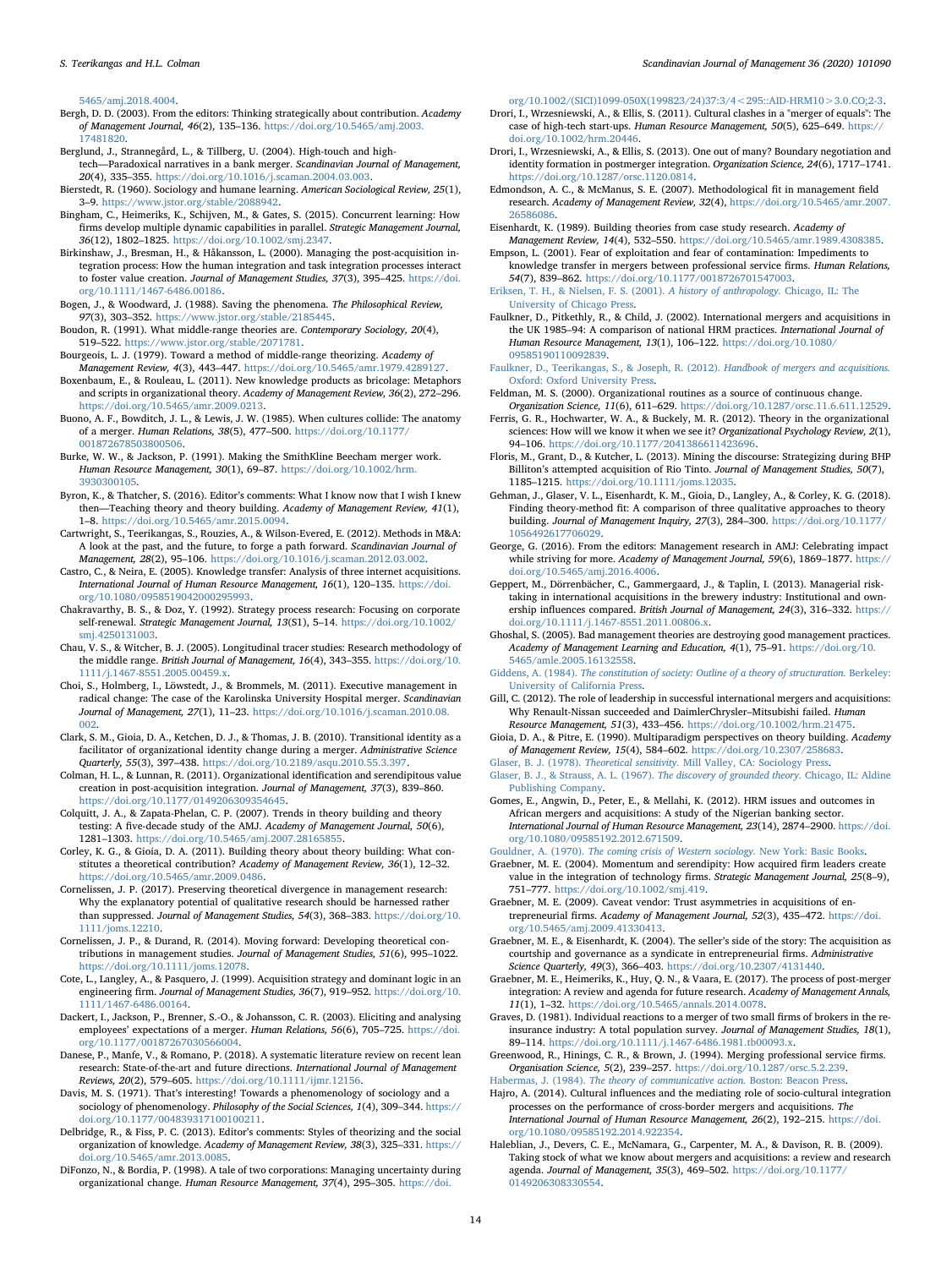<span id="page-14-6"></span>Hallgren, M. (2012). The construction of research questions in project management. International Journal of Project Management, 30(7), 805–816. [https://doi.org/10.](https://doi.org/10.1016/j.ijproman.2012.01.005) [1016/j.ijproman.2012.01.005.](https://doi.org/10.1016/j.ijproman.2012.01.005)

<span id="page-14-39"></span>Heimeriks, K. H., Schijven, M., & Gates, S. (2012). Manifestations of higher-order routines: The underlying mechanisms of deliberate learning in the context of postacquisition integration. Academy of Management Journal, 55(3), 703–726. [https://doi.](https://doi.org/10.5465/amj.2009.0572) [org/10.5465/amj.2009.0572](https://doi.org/10.5465/amj.2009.0572).

<span id="page-14-57"></span>Hillman, A. (2011). Editor's comments: What is the future of theory? Academy of Management Review, 36(4), 606–608. [https://doi.org/10.5465/amr.2011.0209.](https://doi.org/10.5465/amr.2011.0209)

<span id="page-14-41"></span>Jisun, Y., Engleman, R., & Van de Ven, A. (2005). The integration journey: An attentionbased view of the merger and acquisition integration process. Organization Studies, 26(10), 1501–1528. [https://doi.org/10.1177/0170840605057071.](https://doi.org/10.1177/0170840605057071)

<span id="page-14-48"></span>Kavanagh, M. H., & Ashkanasy, N. M. (2006). The impact of leadership and change management strategy on organizational culture and individual acceptance of change during a merger. British Journal of Management, 17, S81-S103. [https://doi.org/10.](https://doi.org/10.1111/j.1467-8551.2006.00480.x) [1111/j.1467-8551.2006.00480.x](https://doi.org/10.1111/j.1467-8551.2006.00480.x).

<span id="page-14-15"></span>Kieser, A., & Leiner, L. (2009). Why the rigor-relevance gap in management research is unbridgeable. Journal of Management Studies, 46(3), 516–533. [https://doi.org/10.](https://doi.org/10.1111/j.1467-6486.2009.00831.x) [1111/j.1467-6486.2009.00831.x](https://doi.org/10.1111/j.1467-6486.2009.00831.x).

<span id="page-14-11"></span>Kilduff, M. (2006). Editor's comments: Publishing theory. Academy of Management Review, 31(3), 252–255. <https://doi.org/10.5465/amr.2006.20208678>.

<span id="page-14-60"></span>King, D. R., Dalton, D. R., Daily, C. M., & Covin, J. G. (2004). Meta-analysis of postacquisition performance: Indications of unidentified moderators. Strategic Management Journal, 25(2), 187–200. <https://doi.org/10.1002/smj.371>.

<span id="page-14-34"></span>Kitchener, M. (2002). Mobilizing the logic of managerialism in professional fields: The case of academic health centre mergers. Organization Studies, 23(3), 391–420. [https://doi.org/10.1177/0170840602233004.](https://doi.org/10.1177/0170840602233004)

<span id="page-14-4"></span>Ladik, D. M., & Stewart, D. W. (2008). The contribution continuum. Journal of the Academy of Marketing Science, 36(2), 157–165. [https://doi.org/10.1007/s11747-008-](https://doi.org/10.1007/s11747-008-0087-z) [0087-z.](https://doi.org/10.1007/s11747-008-0087-z)

<span id="page-14-44"></span>Lander, M. W., & Kooning, L. (2013). Boarding the aircraft: Trust development amongst negotiators of a complex merger. Journal of Management Studies, 50(1), 1–30. [https://](https://doi.org/10.1111/j.1467-6486.2012.01084.x) [doi.org/10.1111/j.1467-6486.2012.01084.x.](https://doi.org/10.1111/j.1467-6486.2012.01084.x)

<span id="page-14-20"></span>Laughlin, R. (1995). Methodological themes: Empirical research in accounting: Alternative approaches and case for middle range thinking. Accounting, Auditing, and Accountability, 8(1), 63–87. [https://doi.org/10.1108/09513579510146707.](https://doi.org/10.1108/09513579510146707)

<span id="page-14-33"></span>Leroy, F., & Ramanantsoa, B. (1997). The cognitive and behavioral dimensions of organizational learning in a merger: An empirical study. Journal of Management Studies, 34(6), 871–894. [https://doi.org/10.1111/1467-6486.00076.](https://doi.org/10.1111/1467-6486.00076)

<span id="page-14-27"></span>Lindholm Dahlstrand, Å. (2000). Nurturing acquired small technology-based firms. Scandinavian Journal of Management, 16(1), 25–43. [https://doi.org/10.1016/S0956-](https://doi.org/10.1016/S0956-5221(99)00010-X) [5221\(99\)00010-X.](https://doi.org/10.1016/S0956-5221(99)00010-X)

<span id="page-14-3"></span>Locke, K., & Golden-Biddle, K. (1997). Constructing opportunities for contribution: Structuring intertextual coherence and 'problematizing' in organization studies. Academy of Management Journal, 40(5), 1023–1062. [https://doi.org/10.5465/](https://doi.org/10.5465/256926) [256926](https://doi.org/10.5465/256926).

<span id="page-14-24"></span>Luhmann, N. (1995). [Social systems: Outline of a general theory.](http://refhub.elsevier.com/S0956-5221(18)30324-5/sbref0420) Stanford: Stanford [University Press](http://refhub.elsevier.com/S0956-5221(18)30324-5/sbref0420).

<span id="page-14-51"></span>Maguire, S., & Phillips, N. (2008). Citibankers at Citigroup: A study of the loss of institutional trust after a merger. Journal of Management Studies, 45(2), 372–401. [https://doi.org/10.1111/j.1467-6486.2007.00760.x.](https://doi.org/10.1111/j.1467-6486.2007.00760.x)

<span id="page-14-31"></span>Marks, M. L., & Mirvis, P. (2001). Making mergers and acquisitions work: Strategic and psychological preparation. Academy of Management Executive, 15(2), 80–94. [https://](https://doi.org/10.5465/ame.2001.4614947) [doi.org/10.5465/ame.2001.4614947](https://doi.org/10.5465/ame.2001.4614947).

<span id="page-14-52"></span>Marks, M. L., & Vansteenskiste, R. (2008). Preparing for organizational death: Proactive HR engagement in an organizational transition. Human Resource Management, 47(4), 809–827. <https://doi.org/10.1002/hrm.20246>.

<span id="page-14-37"></span>Marmenout, K. (2011). Peer interaction in mergers: Evidence of collective rumination. Human Resource Management, 50(6), 783–808. <https://doi.org/10.1002/hrm.20458>.

<span id="page-14-12"></span>Mathieu, J. E. (2016). The problem with (in) management theory. Journal of Organizational Behaviour, 37(8), 1132–1141. [https://doi.org/10.1002/job.2114.](https://doi.org/10.1002/job.2114)

<span id="page-14-8"></span>Meglio, O., & Risberg, A. (2010). Mergers and acquisitions: Time for a methodological rejuvenation of the field? Scandinavian Journal of Management, 26(1), 87–95. [https://](https://doi.org/10.1016/j.scaman.2009.11.002) [doi.org/10.1016/j.scaman.2009.11.002.](https://doi.org/10.1016/j.scaman.2009.11.002)

<span id="page-14-25"></span>Meglio, O., & Risberg, A. (2011). The (mis)measurement of M&A performance: A systematic narrative literature review. Scandinavian Journal of Management, 27(4), 418–433. <https://doi.org/10.1016/j.scaman.2011.09.002>.

<span id="page-14-17"></span>Merton, R. K. (1949). [Social theory and social structure.](http://refhub.elsevier.com/S0956-5221(18)30324-5/sbref0460) New York, NY: Free Press.

<span id="page-14-38"></span>Meyer, K., & Lieb-Doczy, E. (2003). Post-acquisition restructuring as evolutionary process. Journal of Management Studies, 40(2), 459–482. [https://doi.org/10.1111/1467-](https://doi.org/10.1111/1467-6486.00347) [6486.00347.](https://doi.org/10.1111/1467-6486.00347)

<span id="page-14-53"></span>Meyer, C. B., & Altenborg, E. (2008). Incompatible strategies in international mergers: the failed merger between Telia and Telenor. Journal of International Business Studies, 1–18. <https://doi.org/10.1057/palgrave.jibs.8400354>.

<span id="page-14-56"></span><span id="page-14-19"></span>Mills, C. W. (1959). The sociological imagination. [Oxford: Oxford University Press.](http://refhub.elsevier.com/S0956-5221(18)30324-5/sbref0475) [Miles, M. B., & Huberman, M. A. \(1994\).](http://refhub.elsevier.com/S0956-5221(18)30324-5/sbref0480) Qualitative Data Analysis: An Expanded Sourcebook [\(2nd Edition\). Thousand Oaks: Sage Publications.](http://refhub.elsevier.com/S0956-5221(18)30324-5/sbref0480)

<span id="page-14-35"></span>Minbaeva, D. B., & Muratbekova-Touron, M. (2011). Experience of Canadian and Chinese acquisitions in Kazakhstan. International Journal of Human Resource Management, 22(14), 2946–2964. <https://doi.org/10.1080/09585192.2011.606120>.

<span id="page-14-1"></span>Mirc, N., Rouzies, A., & Teerikangas, S. (2017). Do academics actually collaborate in the study of interdisciplinary phenomena? A look at half a century of research on mergers & acquisitions. European Management Review, 14(3), 333–357. [https://doi.org/10.](https://doi.org/10.1111/emre.12110) [1111/emre.12110.](https://doi.org/10.1111/emre.12110)

<span id="page-14-45"></span>Monin, P., Noorderhaven, N., Vaara, E., & Kroon, D. (2013). Giving sense to and making sense of justice in postmerger integration. Academy of Management Journal, 56(1),

256–284. [https://doi.org/10.5465/amj.2010.0727.](https://doi.org/10.5465/amj.2010.0727)

<span id="page-14-18"></span>[Morrow, P. C., & Muchinsky, P. M. \(1980\). Middle range theory: An overview and as](http://refhub.elsevier.com/S0956-5221(18)30324-5/sbref0500)[sessment for organizational research. In C. C. Pinder, & L. Moore \(Eds.\).](http://refhub.elsevier.com/S0956-5221(18)30324-5/sbref0500) Middle range [theory and the study of organizations](http://refhub.elsevier.com/S0956-5221(18)30324-5/sbref0500). New Jersey: Martinus Nijhoff Publishing.

- <span id="page-14-30"></span>Mtar, M. (2010). Institutional, industry and power effects on integration in cross-border acquisitions. Organization Studies, 31(8), 1099–1127. [https://doi.org/10.1177/](https://doi.org/10.1177/0170840610376147) [0170840610376147.](https://doi.org/10.1177/0170840610376147)
- <span id="page-14-29"></span>Napier, N. K., Schweiger, D. M., & Kosglow, J. J. (1993). Managing organizational diversity: Observations from cross-border acquisitions. Human Resource Management, 32(4), 505–523. [https://doi.org/10.1002/hrm.3930320406.](https://doi.org/10.1002/hrm.3930320406)
- <span id="page-14-5"></span>Nicholson, J. D., LaPlaca, P., Al-Abdin, A., Breese, R., & Khan, Z. (2018). What do introduction sections tell us about the intent of scholarly work? A contribution on contributions. Industrial Marketing Management, 73, 206–219. [https://doi.org/10.](https://doi.org/10.1016/j.indmarman.2018.02.014) [1016/j.indmarman.2018.02.014.](https://doi.org/10.1016/j.indmarman.2018.02.014)

<span id="page-14-54"></span>Olcott, G. (2008). Politics of institutionalization: The impact of foreign ownership and control on Japanese organizations. International Journal of Human Resource Management, 19(9), 1569–1587. [https://doi.org/10.1080/09585190802294846.](https://doi.org/10.1080/09585190802294846)

<span id="page-14-32"></span>Olie, R. (1994). Shades of culture and institutions in international mergers. Organisation Studies, 15(3), 381–405. [https://doi.org/10.1177/017084069401500304.](https://doi.org/10.1177/017084069401500304)

<span id="page-14-14"></span>Peirce, C. S. (1958). [Selected writings \(values in a universe of chance\).](http://refhub.elsevier.com/S0956-5221(18)30324-5/sbref0530) New York: Courier [Corporation](http://refhub.elsevier.com/S0956-5221(18)30324-5/sbref0530).

<span id="page-14-42"></span>Piekkari, R., Vaara, E., Tienari, J., & Säntti, R. (2005). Integration or disintegration? Human resource implications of a common corporate language decision in a crossborder merger. International Journal of Human Resource Management, 16(3), 330–344. [https://doi.org/10.1080/0958519042000339534.](https://doi.org/10.1080/0958519042000339534)

<span id="page-14-21"></span>Pinder, C. C., & Moore, L. F. (1980). The resurrection of taxonomy to aid the development of middle range theories of organizational behavior. Administrative Science Quarterly, 23, 99–118. [https://www.jstor.org/stable/2989878.](https://www.jstor.org/stable/2989878)

<span id="page-14-50"></span>Pioch, E. (2007). "Business as usual?" Retail employee perceptions of organizational life following cross-border acquisition. International Journal of Human Resource Management, 18(2), 209–231. <https://doi.org/10.1080/09585190601102364>.

<span id="page-14-61"></span>[Popper, K. R. \(1959\).](http://refhub.elsevier.com/S0956-5221(18)30324-5/sbref0550) The logic of scientific discovery. London: Hutchinson.

<span id="page-14-36"></span>Ranft, A. L., & Lord, M. D. (2002). Acquiring new technologies and capabilities: A grounded model of acquisition implementation. Organization Science, 13(4), 420–441. [https://doi.org/10.1287/orsc.13.4.420.2952.](https://doi.org/10.1287/orsc.13.4.420.2952)

<span id="page-14-43"></span>Riad, S. (2005). The power of "organizational culture" as a discursive formation in merger integration. Organization Studies, 26(10), 1529–1554. [https://doi.org/10.1177/](https://doi.org/10.1177/0170840605057072) [0170840605057072.](https://doi.org/10.1177/0170840605057072)

<span id="page-14-40"></span>Riad, S., Vaara, E., & Zhang, N. (2012). The intertextual production of international relations in mergers and acquisitions. Organization Studies, 33(1), 121–148. [https://doi.](https://doi.org/10.1177/0170840611430601) [org/10.1177/0170840611430601.](https://doi.org/10.1177/0170840611430601)

<span id="page-14-23"></span>Ritzer, G. (2001). Sociological theory. [New York: McGraw Hill](http://refhub.elsevier.com/S0956-5221(18)30324-5/sbref0570).

<span id="page-14-16"></span>Rousseau, D. (2006). Presidential address: Is there such a thing as 'evidence-based management'? Academy of Management Review, 31(2), 256–269. [https://doi.org/10.](https://doi.org/10.5465/amr.2006.20208679) [5465/amr.2006.20208679.](https://doi.org/10.5465/amr.2006.20208679)

<span id="page-14-55"></span>Rouzies, A. (2013). [Mixed methods: A relevant research design to investigate mergers and](http://refhub.elsevier.com/S0956-5221(18)30324-5/sbref0580) [acquisitions. Advances in Mergers and Acquisitions](http://refhub.elsevier.com/S0956-5221(18)30324-5/sbref0580)193–211.

<span id="page-14-49"></span>Safavi, M., & Omidvar, O. (2016). Resist or comply: The power dynamics of organizational routines during mergers. British Journal of Management, 27(3), 550–566. [https://doi.org/10.1111/1467-8551.12167.](https://doi.org/10.1111/1467-8551.12167)

<span id="page-14-13"></span>Sandberg, J., & Tsoukas, H. (2011). Grasping the logic of practice: Theorizing through practical rationality. Academy of Management Review, 36(2), 338–360. [https://doi.](https://doi.org/10.5465/amr.2009.0183) [org/10.5465/amr.2009.0183.](https://doi.org/10.5465/amr.2009.0183)

<span id="page-14-0"></span>Sarala, R., Vaara, E., & Junni, P. (2019). Beyond merger syndrome and cultural differences: New avenues for research on the "human side" of global mergers and acquisitions (M&As). Journal of World Business, 54(4), 307–321. [https://doi.org/10.1016/j.](https://doi.org/10.1016/j.jwb.2017.10.001) [jwb.2017.10.001.](https://doi.org/10.1016/j.jwb.2017.10.001)

<span id="page-14-7"></span>Schwartz, G., & Stensaker, I. (2014). Time to take off the theoretical straightjacket and (re-)introduce phenomenon-driven research. Journal of Applied Behavioural Science, 50(4), 478–501. [https://doi.org/10.1177/0021886314549919.](https://doi.org/10.1177/0021886314549919)

<span id="page-14-26"></span>Schweiger, D. M., & Denisi, A. S. (1991). Communication with employees following a merger: A longitudinal field experiment. Academy of Management Journal, 34(1), 110–135. [https://doi.org/10.5465/256304.](https://doi.org/10.5465/256304)

<span id="page-14-58"></span>[Schweiger, D. M., & Goulet, P. K. \(2000\). Integrating mergers and acquisitions: An in](http://refhub.elsevier.com/S0956-5221(18)30324-5/sbref0610)[ternational research review. In C. L. Cooper, & A. Gregory \(Eds.\).](http://refhub.elsevier.com/S0956-5221(18)30324-5/sbref0610) Advances in mergers and acquisitions (pp. 61–[91\). Greenwich, CT: JAI Press](http://refhub.elsevier.com/S0956-5221(18)30324-5/sbref0610).

<span id="page-14-28"></span>Schweiger, D. M., Ivancevich, J. M., & Power, F. R. (1987). Executive actions for managing human resources before and after acquisition. Academy of Management Executive, 1(2), 127–138. [https://doi.org/10.5465/ame.1987.4275830.](https://doi.org/10.5465/ame.1987.4275830)

<span id="page-14-46"></span>Schweizer, L. (2005). Organizational integration of acquired biotech companies into pharmaceutical companies: The need for a hybrid approach. Academy of Management Journal, 48(6), 1051–1074. [https://doi.org/10.5465/amj.2005.19573109.](https://doi.org/10.5465/amj.2005.19573109)

<span id="page-14-10"></span>Scott, W. R., & Davis, G. F. (2007). [Organizations and organizing: Rational, natural, and open](http://refhub.elsevier.com/S0956-5221(18)30324-5/sbref0625) system perspectives. Upper [Saddle River, NJ: Pearson Prentice Hall](http://refhub.elsevier.com/S0956-5221(18)30324-5/sbref0625).

<span id="page-14-9"></span>Shepherd, D. A., & Suddaby, R. (2017). Theory building: A review and integration. Journal of Management, 43(1), 59–86. [https://doi.org/10.1177/0149206316647102.](https://doi.org/10.1177/0149206316647102)

<span id="page-14-59"></span>[Sinatra, A., & Dubini, P. \(1994\). Predicting success after the acquisition: The creation of a](http://refhub.elsevier.com/S0956-5221(18)30324-5/sbref0635) corporate profi[le. In G. von Krogh, A. Siknatra, & H. Singh \(Eds.\).](http://refhub.elsevier.com/S0956-5221(18)30324-5/sbref0635) The management of corporate acquisitions (pp. 480–[512\). London: Macmillan Press.](http://refhub.elsevier.com/S0956-5221(18)30324-5/sbref0635)

<span id="page-14-47"></span>Sinha, P., Daellenbach, U., & Bednarek, R. (2015). Legitimacy defense during post-merger integration: Between coupling and compartmentalization. Strategic Organization, 13(3), 169–199. [https://doi.org/10.1177/1476127015580486.](https://doi.org/10.1177/1476127015580486)

<span id="page-14-2"></span>Smith, K. G., & Hitt, M. A. (2005). [Great minds in management: The process of theory de](http://refhub.elsevier.com/S0956-5221(18)30324-5/sbref0650)velopment. [Oxford: Oxford University Press.](http://refhub.elsevier.com/S0956-5221(18)30324-5/sbref0650)

<span id="page-14-22"></span>Skinner, Q. (1985). [The return of grand theory in the human sciences.](http://refhub.elsevier.com/S0956-5221(18)30324-5/sbref0645) Cambridge: Cambridge [University Press](http://refhub.elsevier.com/S0956-5221(18)30324-5/sbref0645).